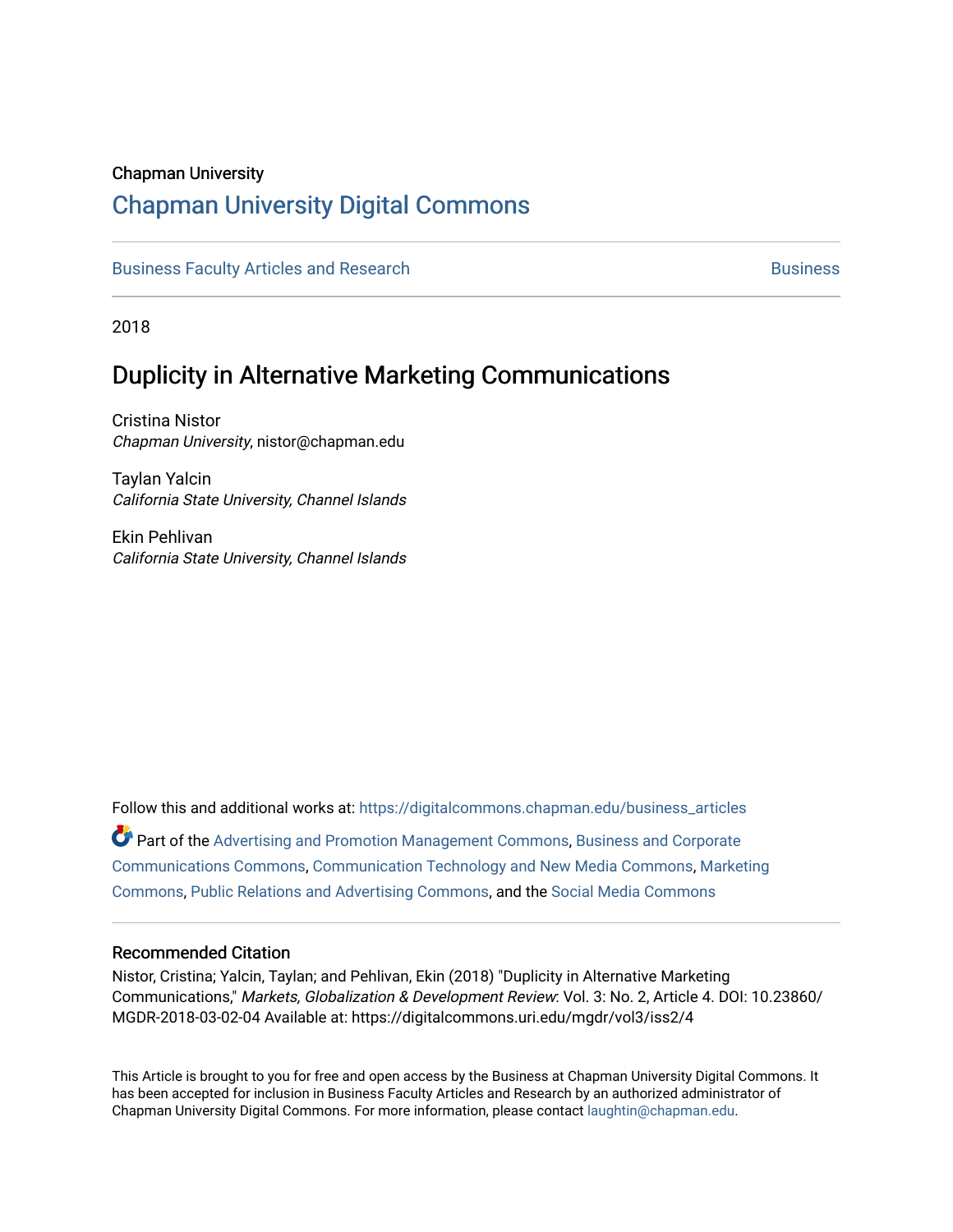# Duplicity in Alternative Marketing Communications

#### **Comments**

This article was originally published in Markets, Globalization & Development Review, volume 3, issue 2, in 2018. [DOI: 10.23860/MGDR-2018-03-02-04](https://doi.org/10.23860/MGDR-2018-03-02-04) 

#### Creative Commons License



This work is licensed under a [Creative Commons Attribution 4.0 License](https://creativecommons.org/licenses/by/4.0/).

Copyright The authors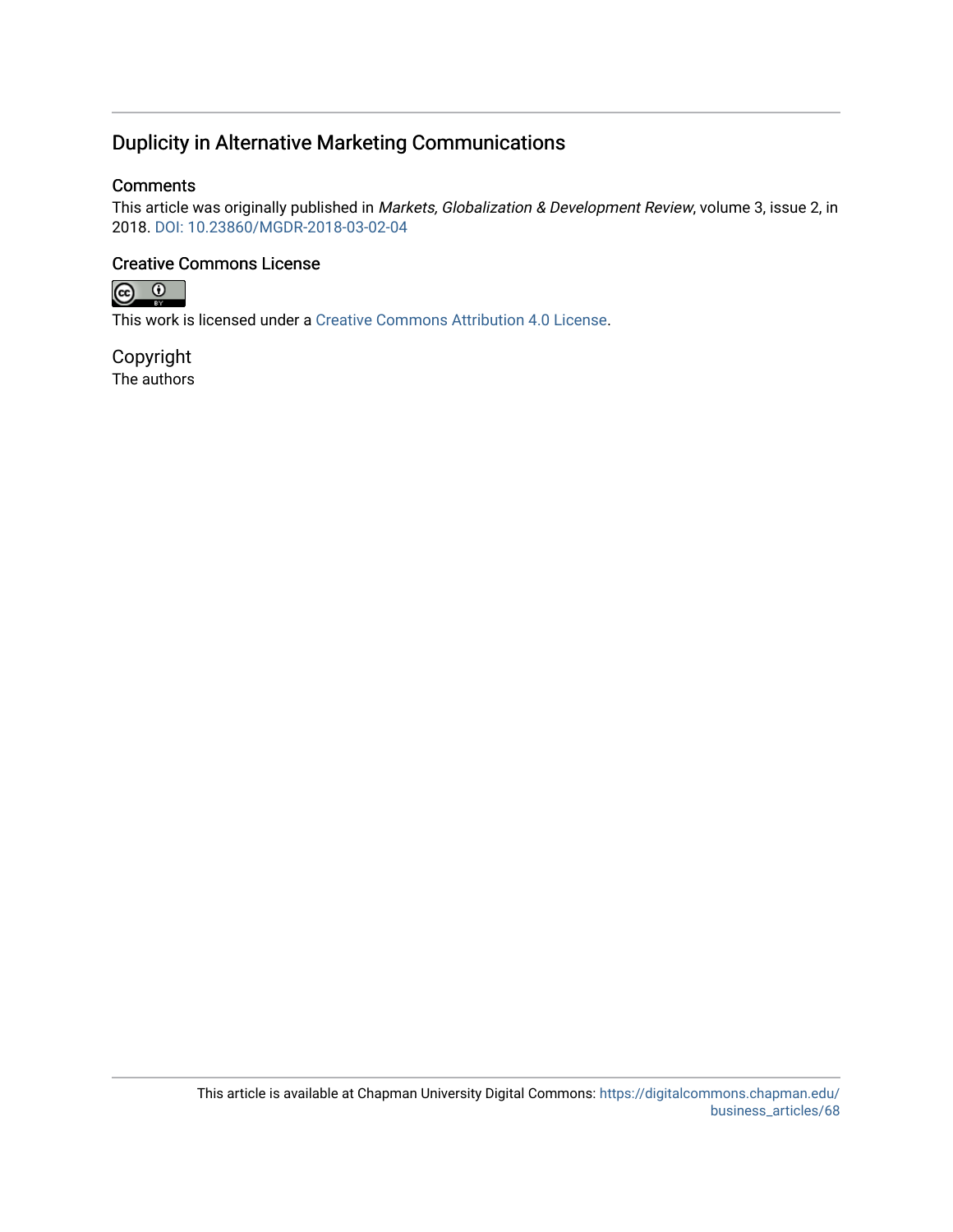# Duplicity in Alternative Marketing Communications Cristina Nistor

Taylan Yalcin

Ekin Pehlivan

## Abstract

In the past couple of decades, following the advancements in communication technologies, alternative marketing communications such as consumer generated content, influencer marketing and native advertising, have emerged as a viable and gainful tactic. These alternative marketing communications blur the boundaries between the roles of consumer and marketer. The possibility of duplicity and deception in marketing relationships is fueled by the ambiguity of these roles and the lack of clarity in persuasion knowledge when alternative marketing communications are utilized. In this paper, we illustrate the various types of duplicity in marketing relationships that use alternative marketing communications. We adopt a conceptual framework previously developed in this budding literature stream by Pehlivan et al. (2015), and use it to suggest that the notion of 'unidirectional deception' (i.e. marketer deceives consumer) needs to be updated to 'omni-directional deception', in order to better explain duplicity in current marketing relationships. We use examples encountered in contemporary marketing practices to derive managerial implications and best practices as well as ethical implications or questionable practices for these types of communications. More importantly, this paper suggests that future research should examine duplicity in marketing by minding the new omni-directional dynamic of marketing relationships.

## Keywords

Duplicity, alternative marketing communications, consumer generated content, influencer marketing, native advertising

**Cristina Nistor** is a Clinical Assistant Professor of Marketing at Chapman University. She received her PhD from MIT Sloan. Her current research focuses on social media, relationships in a channel and healthcare markets.

**Taylan Yalcin** is an Assistant Professor of Marketing at CSU Channel Islands. He received his DBA from Harvard Business School. His current research focuses on digital advertising, relationships in a channel and marketing pedagogy.

**Ekin Pehlivan** is an Assistant Professor of Marketing in the Martin V. Smith School of Business and Economics at California State University Channel. She started researching advertising strategies geared towards skeptical consumers at Bentley University while working towards her PhD in Business with a specialization in Marketing. Currently her research is focused on relationship dynamics of trust, duplicity and skepticism in marketing contexts.

Creative Commons License



This work is licensed under a [Creative Commons Attribution 4.0 License.](https://creativecommons.org/licenses/by/4.0/)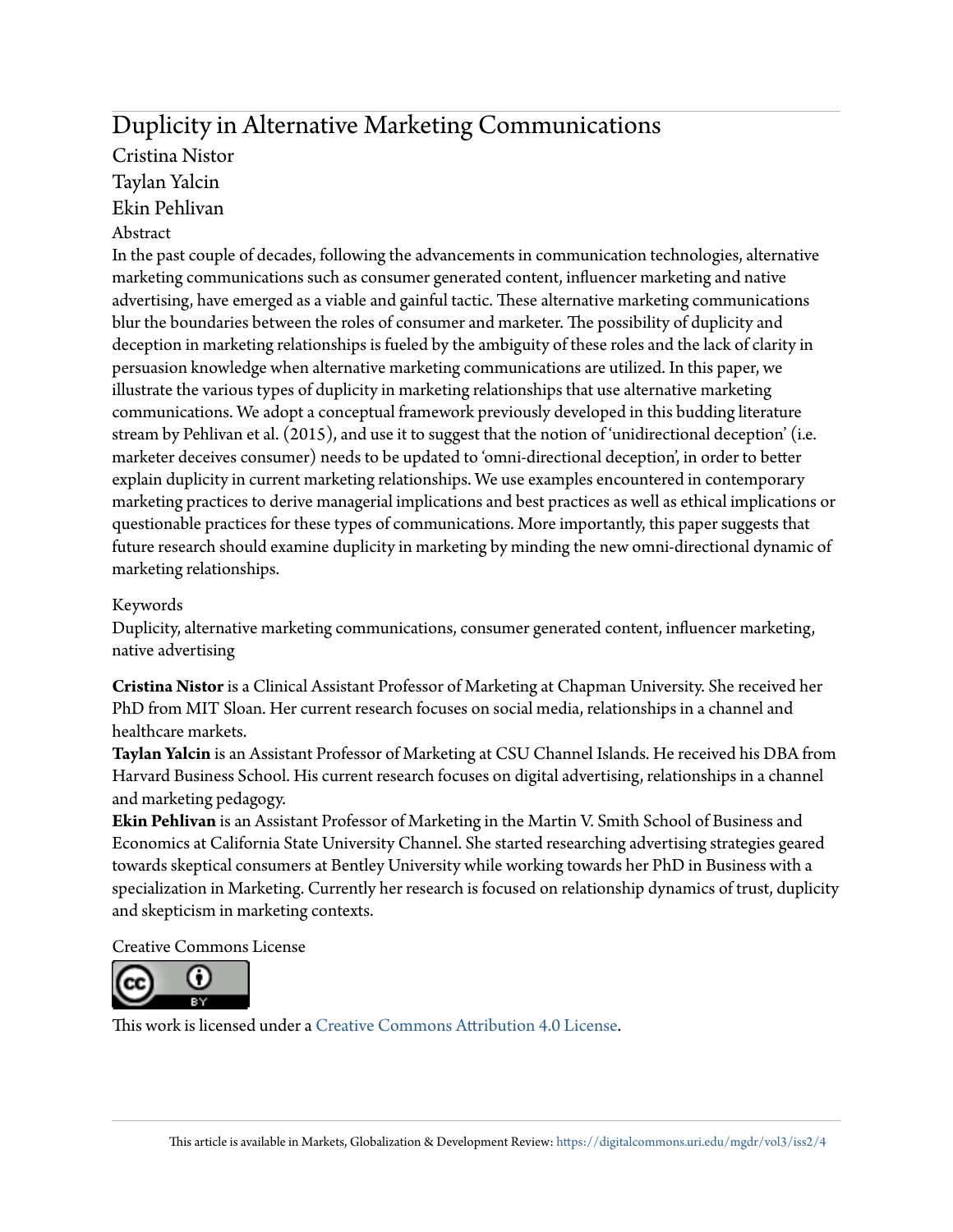# **Duplicity in Alternative Marketing Communications**

# **Introduction**

Facebook, the social networking platform with the largest user base surpassing two billion users (Statista 2018a), started 2018 with drastic changes to its algorithm for the News Feed. Mark Zuckerberg announced that the new algorithm would prioritize written content that engages users not through likes or short comments, but by creating a 'dialogue' between the viewers of the post, as opposed to images, videos or any type of content that fails to get people engaged with each other (Zuckerberg 2018). For many companies using influencers on Facebook and thereby bypassing Facebook Advertising, the new algorithm implies it is time to consider a change in content strategy. Advertisers continually innovate to adapt to the changes in each medium they use, or to bypass clutter, advertising fatigue, and skepticism (Cohen 2018). The spread of Alternative Marketing Communications (AMC), such as Consumer Generated Content (CGC), Native Advertising (NA), and Influencer Marketing (IM), have been facilitated by the advent of Web 2.0 and Social Media platforms (Castronovo and Huang 2012). The debate on the ethical utilization of such strategies, within current regulation and oversight, has been a lively one among marketing academic researchers as well as journalism studies and amongst scholars and practitioners in law and policy making (e.g., Levi 2015).

One reason to change the newsfeed algorithm in Facebook, is to facilitate news from trusted sources (wallaroomedia.com 2018) and reduce the probability of duplicity, while also increasing engagement. Engagement over social media platforms inadvertently enables duplicity by creating ambiguity in the consumer's 'persuasion knowledge' (Friestad and Wright 1994) when companies utilize AMC instead of the designated advertising platforms such as Facebook Advertising.

In this paper, we set out to analyze the dynamics of the marketing relationships used in the AMC strategies through a conceptual framework of duplicity introduced first by Pehlivan and colleagues in 2015. Duplicity in this framework refers to a two-sided, omni-directional relationship with a potential for deceit. Considering the ambiguous nature of many AMC, it would be beneficial both for the marketer and the consumer to understand how AMC can be ethically and productively utilized.

We propose that there are multiple types of duplicity that can manifest while using AMC. In the next section, we provide the context for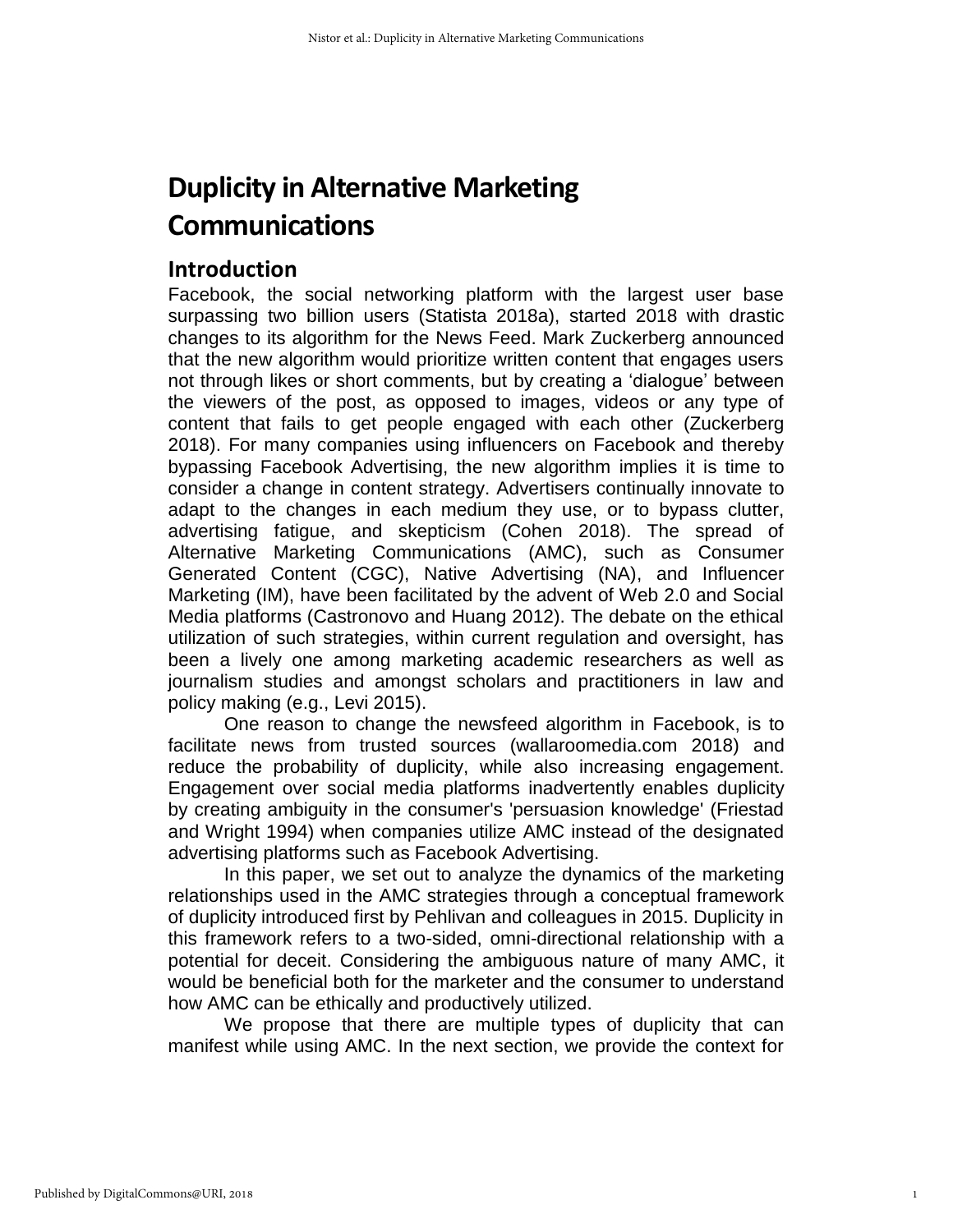this paper: Alternative Marketing Communications. Later we explain the conceptual framework, we outline the types of duplicity intra- and intermarketers and consumers, as well as how they deceive each other and themselves using alternative methods. From this we draw several best practices and discuss some ethical and managerial concerns around these strategies. In this paper, we build our theory on literature from multiple disciplines preoccupied with the rise of AMC. We conclude with directions for future research into types of AMC and into the duplicitous interactions within various marketing relationships.

# **Alternative Marketing Communications**

Web 2.0 and the increasing popularity of Social Media empowered the typical Internet user by giving them a voice (e.g., Labrecque et al. 2014; Wright et al. 2006). Internet users transformed from passive content consumers to active participants, who can interact with online information through likes, shares, comments, and reviews as well as actual content creation through posts, blogs, vlogs, and podcasts. The new abilities to interact and create content resulted in the evolution of many AMC including NA, CGC and IM. The recent rise of AMC is clear, in terms of the dollars spent on these budgets: in the US alone, 9.4 billion dollars were spent on social media ads in 2015 (Statista 2018b). This is not surprising, given that AMC are more cost-effective and more efficient at actively engaging with consumers, than traditional advertising channels (Castronovo and Huang 2012).

While there is an ever-changing list of AMC, we focus on three types that have become more prevalent in the recent few years: consumer generated content, influencer marketing and native advertising. Ambiguity in persuasion knowledge, the intent to persuade the receiver of the message might not be clear in these situations, especially if sponsored content can be disguised as authentic (i.e., non-sponsored, personal communications). Moreover, the lines between these new marketing activities are blurred, just as the barrier between the role of a marketer and a consumer is now porous. The evaluation of any alternative marketing communication by the receiver depends on the anticipated identity of the sender and intent of the message, which critically depend on whether the sender was compensated by the brand as well as the level of control that the brand exerts on the message. Figure 1 depicts types of AMC according to compensation and control. Native advertising is paid for and fully controlled by the brand, while consumer generated content is neither. However, influencer marketing is paid by the brand and there is at least some indirect control. Influencers, such as celebrities, claim to create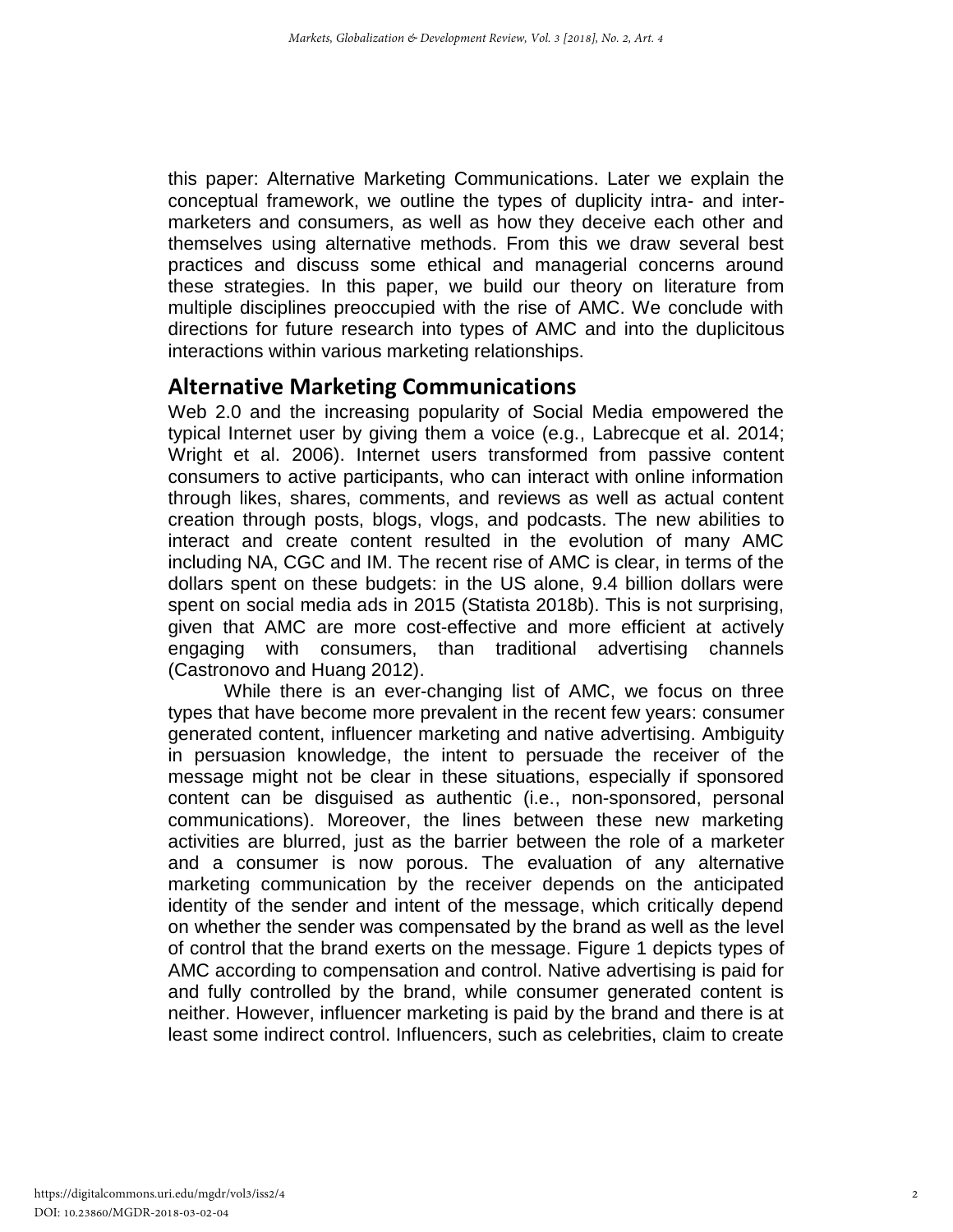authentic content; but some documented accidents, usually in the form of copying and pasting the instructions from the social media manager of the brand, expose that this is not always the case. This indicates that the brands may control not only the content, but also the time of posting or the specific emojis used (curalate.com 2016)



**Figure 1: Alternative Marketing Communications**

Source: Author's conceptualization

#### *Consumer Generated Content (or Advertising)*

Consumer generated content, as it relates to AMC, is content created outside of the professional routines and practices of marketing, for creative or personal expression (Berthon et al. 2008). Campbell et al. (2014) restricts these types of advertisements to not being paid (to the platform nor producer) or monitored by the brands. Based on the text and subtext of the content, CGC can be categorized into four distinct categories: *Concordant* CGC may have the same message as the original brand message; *subversive* CGC might take the official message in its text but have an overall negative attitude towards it in subtext; while *incongruous* CGC may have a positive attitude towards the brand but do not utilize the official brand message; finally *contrarian* CGC is incongruous with the official message and has a negative tone in the subtext as well (Pehlivan et al. 2013). Several categories in this typology might point to a possible duplicity originating from the consumer. Unlike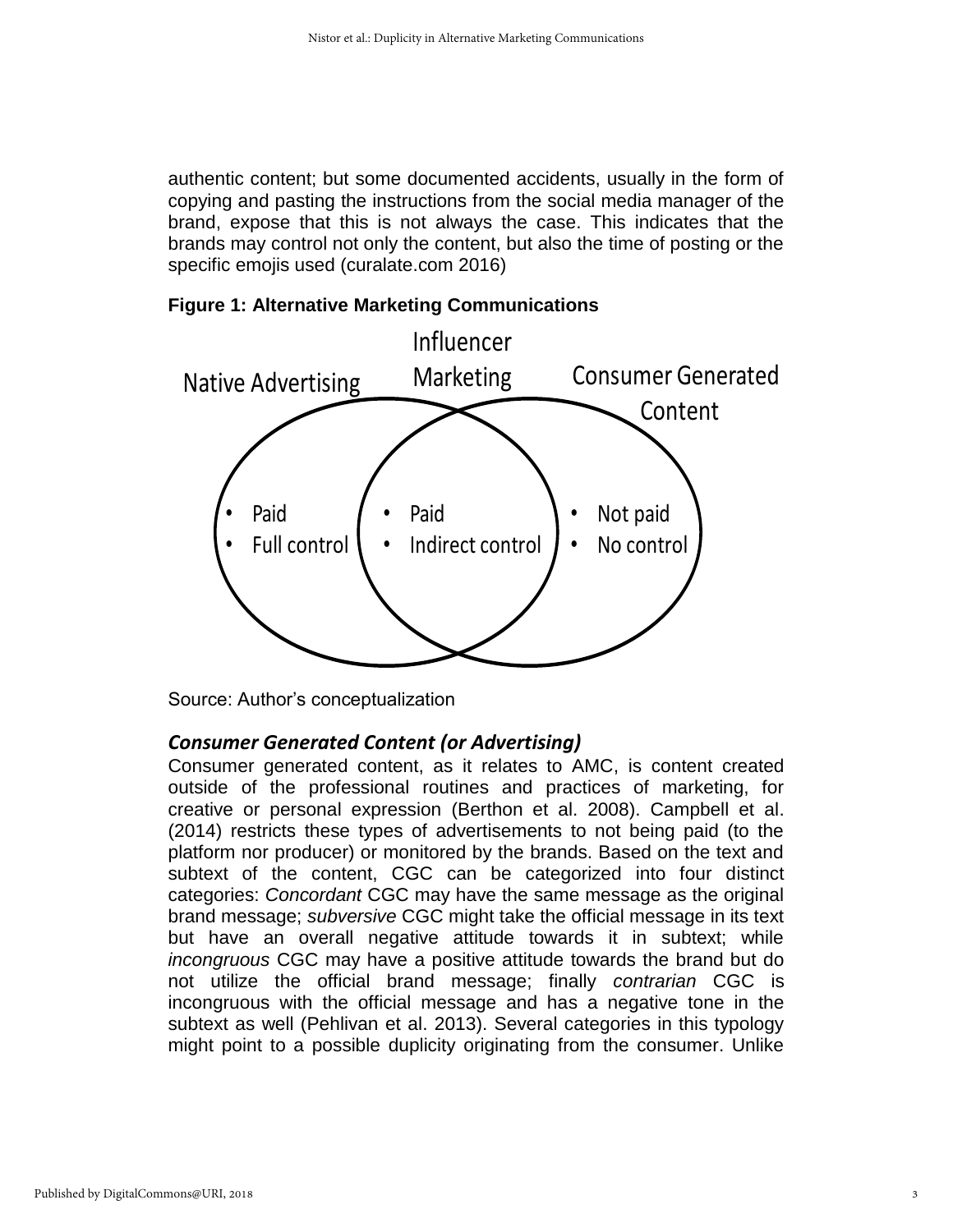the much discussed 'marketer's duplicity', *consumer deception* has not been a common phenomenon before the empowerment of customers to voice their post-purchase evaluations and opinions to the Internet literate world.

Product reviews via ecommerce platforms, blogs and vlogs, podcasts, and Instagram brand shout-outs are all considered a way for consumers to interact with brands and show their support. This type of communication is created by the consumer and can reach the followers of that particular content creator. The readers consent or welcome the communication in some form, either by clicking on the content or by being in the social network of the content creator.

Creators of CGCs are not compensated by brands for the content they create, however one common way to monetize the content is through affiliate links. The content creator can earn a small percentage per sale through the affiliate links featured in the CGC, without being in direct contract with the advertised brand. Bloggers with limited number of followers, use sponsored posts and links to retailers (such as the Amazon button) to fund their creative content. For example, The Frugal Girl blog (The Frugal Girl 2017a, b) will blend advice about cooking products she uses herself, i.e. "About Vegetable Peelers […] (This post isn't sponsored, just so ya know!)", with posts that are directly sponsored by a company:

This post is brought to you by TurboTax. While this post was sponsored by TurboTax, I've been a happy paying customer of TurboTax for almost 20 years. So, all content, opinions, and enthusiasm expressed here are legitimately my own. I heart TurboTax so much!,

or a mixture of the two (a product she pays for herself, reviews but then gets a small kickback if a new customer joins, although the review itself is not directly sponsored by the brand, it does come with some monetary reward if it is convincing):

This post contains affiliate links. I pay for my own FamZoo membership just like any other customer. This post is not sponsored and all opinions are my own. If you sign up with FamZoo through a link in this post, I earn a small commission at no extra cost to you.

CGC is expected to feature authentic content, where the creator has full control and the advertised brand is not sponsoring the creator. The receiver of the message might not assume the intent to persuade, as there is no clear incentive. In our example above, the blogger writing about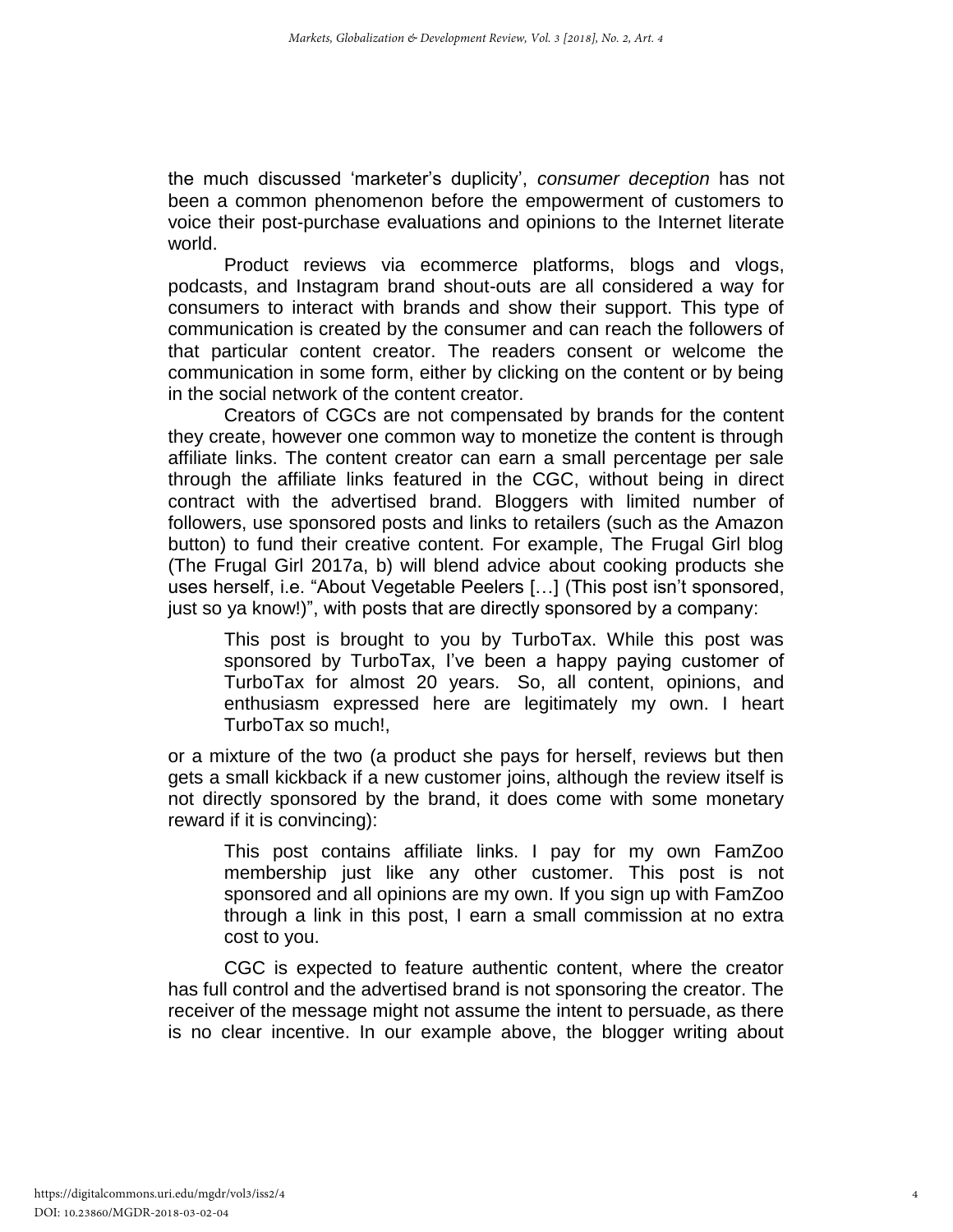peelers is a clear example of CGC, while the TurboTax post may be considered Influencer Advertising, which we discuss below.

#### *Influencer Marketing*

Influencer marketing uses social media platforms to create an audience for online personalities to promote various brands or products. Many of these online personalities have blogs or reality shows. They use their following as an audience for their promotional content. For instance, wellknown bloggers like the Pioneer Woman have redefined the blogging space by merging sponsored content for brands with genuine, unpaid content for other products. Rhee talks about kitchen products and the giveaway will have a disclaimer mentioning that her own blog, "the Pioneer Woman" is sponsoring the content (which implies she is paying for the products that will be given away herself) such as: *"*Giveaway sponsored by Pioneer Woman. Not a paid advertisement!"

As her fame and following grew, Rhee was able to launch partnerships with companies like Wal-Mart and HGTV. She regularly posts about her products available at Wal-Mart, and these posts can be considered paid advertising (The Pioneer Woman Blog 2018a, b). In this example, the sponsoring is from the blog author to her own blog, so it is an example of authentic content with no outside brand sponsorship. It is an example of how bloggers can grow their following organically but then are able to monetize the followers by creating products to sell and later partnering with brands (like Walmart and HGTV).

The most notorious example of influencer marketing is perhaps the promotional campaign for the doomed Fyre festival. Meant as an exotic version of the Coachella music festival, the Fyre festival was promoted entirely using influencers on Instagram. These influencers were models who posted Instagram pictures of themselves enjoying the beach and having fun. While the festival was not even being produced, the influencers were paid to create an image of glamour, fun and exclusivity. Their social media posts were extremely successful at convincing customers to buy expensive tickets for a festival that was never actually produced. The entire scheme, which may or may not have been known to the models who made it successful by lending credibility and glamour with their posts, became public and has led to lawsuits on behalf of consumers who had to fly to a non-existent festival and be stranded on an island. The influencers were reviled for using their platforms to promote the festival: Bella Hadid was one of the models who later regretted being part of the campaign (Stefansky 2017).

At the other end of the spectrum, influencer marketing has been extremely powerful for customers who want to connect with each other.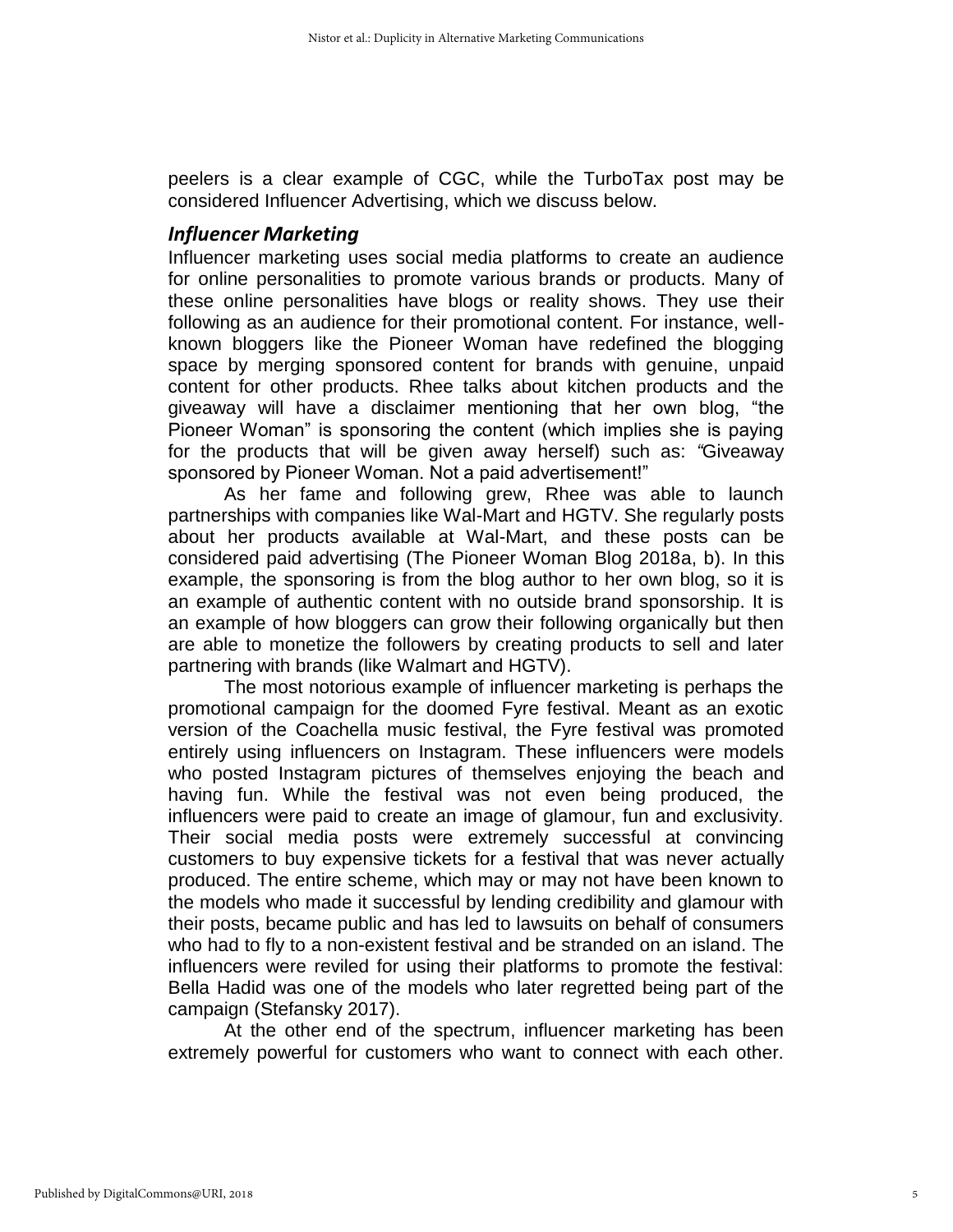Micro-influencers are influencers with a small but very loyal following, who are interested in a niche subject. For example, skin care in the humid south is the focus for "Hey Aprill" blog. Aprill is a micro-blogger who thrives in being relatable and honest: she selects the companies to fit her followings' needs and despite being paid as an influencer, she believes she is doing a service for the followers by connecting them with brands that will help achieve the look they are seeking (Esseveld 2017).

Influencers can have big personalities, like Kim Kardashian, or have small niche followings. The campaigns depend on customers believing the recommendation of the influencers. TapInfluence claims that the ROI for influencer campaign can be several magnitudes higher than traditional advertising or other social media advertising, "if done right" (TapInfluence 2016).

The platforms that bring brands and "influencers" together have made it easy for companies not only to reach out to influencers, select and pay them for posts, but also to manage the information being disseminated. Platforms like TapInfluence connect brands with influencers who are active on several social media mediums: Instagram and Blogs are two of the most popular ways to stay engaged with followers but there are other social media venues that are also gaining popularity (podcasts, vlogs, youtube). Some influencers might choose to forego a part of their control over their authentic content in return for a sponsorship from the brand. The content may be tightly controlled by the brand (including the numbers of posts and what should be featured, e.g., a campaign for Kraft asked bloggers to create recipes using its cheese products) or loosely defined in terms of posts (for example, "mom" moments sponsored by Clorox have been popular on mommy blogs). The FTC recommendation to disclose when communications are sponsored is relevant to this type of advertising. Regardless of how much control a brand has over the content and the terms of the payment, only if there is clear disclosure will the intent to persuade be obvious to the receiver of the message.

At the same time, the influencers who join platforms such as TapInfluence have to demonstrate an established online presence, are willing to create content for payment and have fairly diverse background to fall on in terms of an online persona. The return on influencer marketing investment is contingent upon the size and potential of the influencer's following, in other words the value of their 'circle of influence' (TapInfluence 2016).

#### *Native Advertising*

Campbell and Marks (2015) defined native advertising as both welcomed (the user gives permission for the ad communication) and with minimal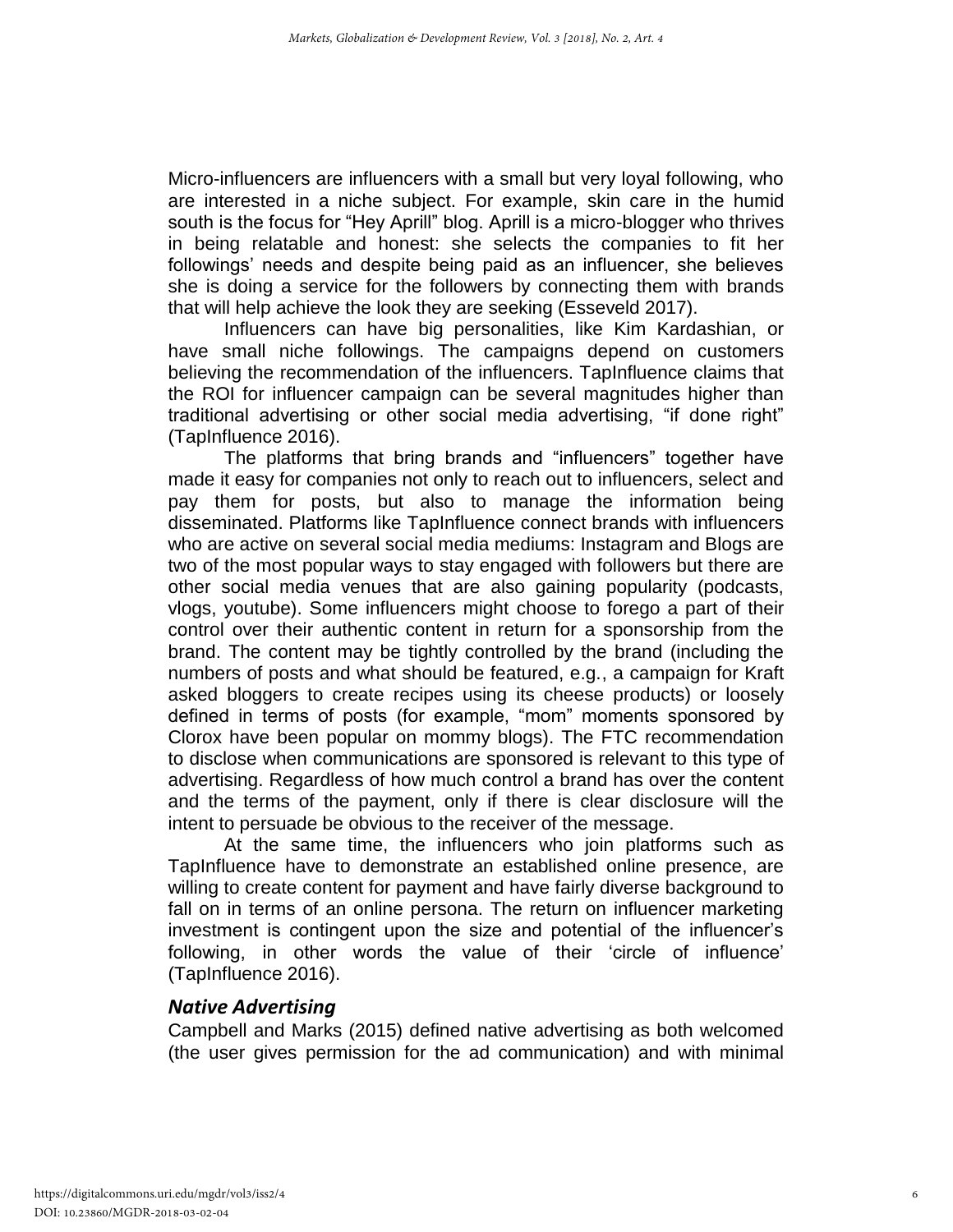disruption (it is placed in-stream). An example would be a Facebook mobile app ad featuring content that is based on friend's recommendations of that content (for example, featuring a restaurant where a friend checked in and the ad is thus part of the friend's timeline). Another example would be Chelsea's show on Netflix. It is made solely to provide a publicity platform to sponsors like authors publicizing their upcoming book, and does not disguise this monetization. But it is a TV show not an ad segment nonetheless, and there is no disruption of the viewers' pleasure or process. The strict definition would exclude ads disguised completely as content because those might not be welcomed if they were properly identified; as well as nuisance pop-ups or in-stream ads where the user's flow is disrupted (e.g. YouTube ads). Native advertising is classified as unpaid (no payment to the advertising platform such as Facebook, but the creator of the content is a paid contractor or an employee) but welcomed marketing communications (Campbell et al.

2014). However, other researchers (Amazeen and Muddiman 2018; Conill 2016; Schauster et al. 2016; Taylor 2017) have argued that native advertising is usually not labeled as a marketing communication and thus has a deceptive side for consumers who are not aware of the source of the message.

There is a growing body of literature that spans marketing, advertising, journalism and law research that has begun addressing native advertising, with various degrees of overlap in what researchers believe native ads to be and how harmful or useful they tend to be for consumers. In journalism the distinction between editorials and sponsored content, its efficacy and implications have been a topic of interest (Amazeen and Muddiman 2018; Conill 2016), while law and policy makers have been debating how to regulate these relationships without infringing upon the free flow of information (FTC Blog 2017; Levi 2015; Petty and Andrews 2008). The confusion caused by the non-disclosure of the native content as sponsored content could lead to uncertainty about persuasion knowledge and would keep the receiver from triggering the defense mechanisms that activate when one has such knowledge (Freistadt and Wright 1994).

We consider all content created with the intent to promote a product or service to be part of marketing communications. According to the new FTC guidelines, all ads should be disclosed to avoid any ethical concerns. Moreover, consumers are becoming increasingly sophisticated in detecting ads that are not identified as such, and the loss of trust and viewers should be concerning for advertisers in the long term.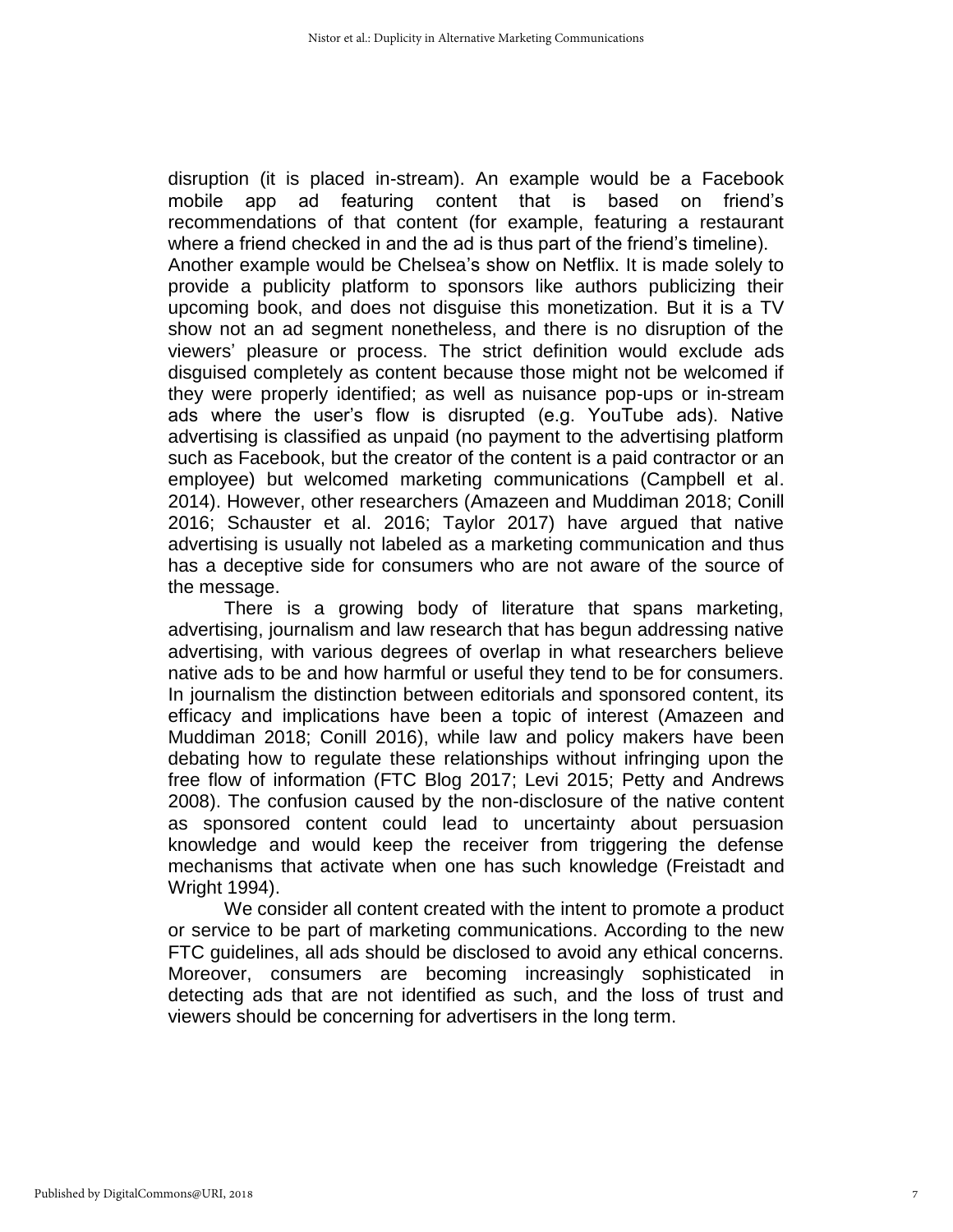The blurring of lines between sponsored vs. authentic content in AMC creates an environment conducive to duplicitous marketing relationships by creating ambiguity about persuasion knowledge. In other words, the receiver of the message cannot be sure of the sender's intent (or lack thereof) to convince. While the marketer's role in this duplicity may seem apparent, we also consider the possibility that the consumer could be the sender of the duplicitous message. Next, we summarize these and other combinations of duplicitous marketing communications as manifest in AMC.

# **Duplicity in Marketing Relationships**

Pehlivan et al. (2015) define duplicity as the purposeful transmission of false or partial information and withholding of certain information with the potential to mislead and deceive. Thus, duplicity does not necessarily require fabrication of falsehood; partial truths and strategic withholding of information may also mislead an audience or one's self (i.e. selfdeception). For example, failing to disclose that a marketing communication is sponsored, creates the impression of authenticity and is duplicitous.



## **Figure 2: Types of Duplicity in Marketing Relationships**

Source: Adapted from Pehlivan et al. 2015

Figure 2 illustrates six potential types of duplicity, whether social or in the form of self-deception, that can exist within the interactions of marketers and consumers. In the figure, 'C' denotes a consumer, 'M' denotes a marketer, 'd' denotes duplicity and the superscript '2' denotes self. Social duplicity may exist in two forms: between marketer and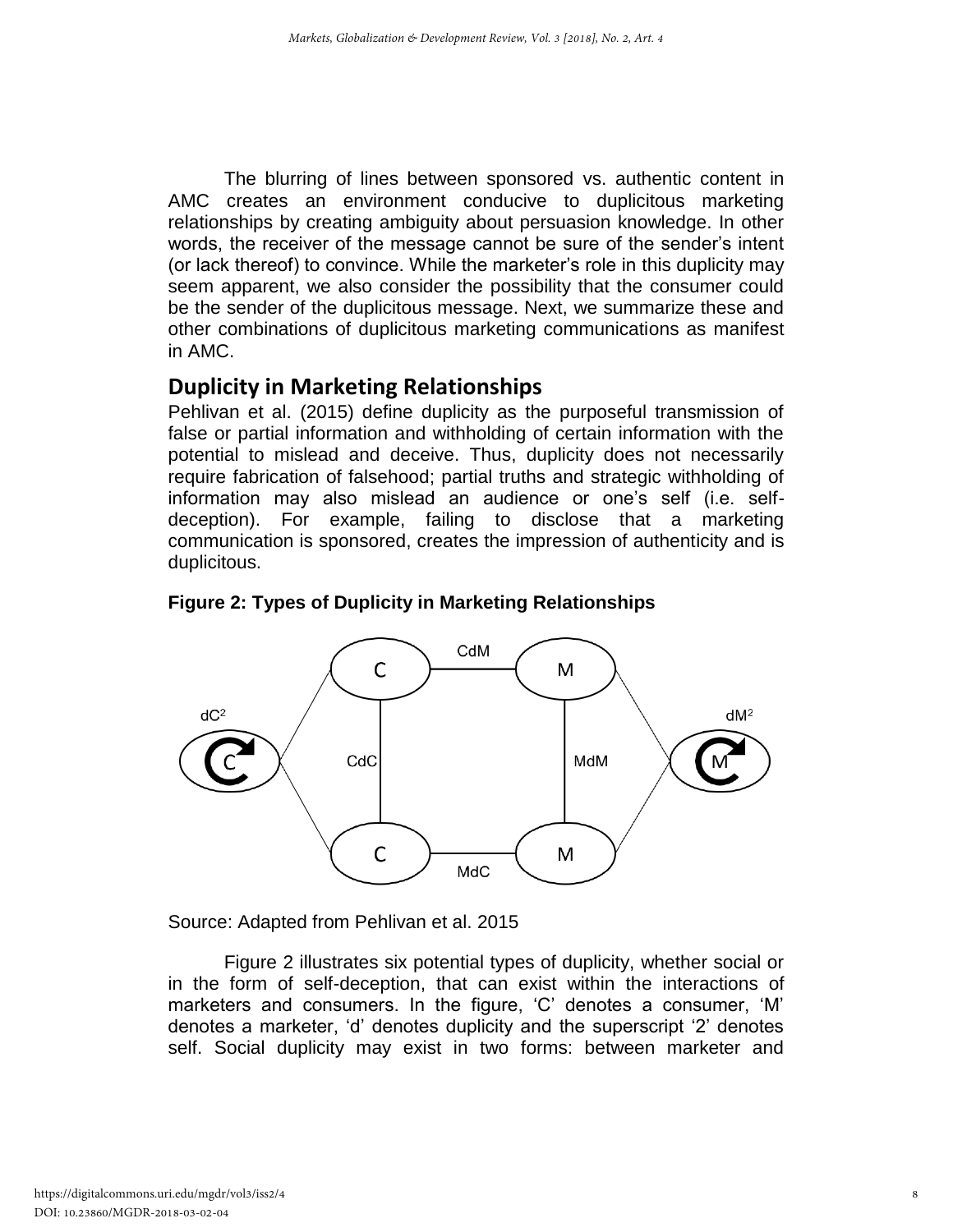consumer or amongst marketers and amongst consumers. The former involves the most documented type, MdC, where a marketer deceives a consumer and also CdM, where a consumer deceives the marketer. Next we have MdM, where there is deception among marketers and CdC, where there is deception among consumers. Self-deception can happen with marketers ( $dM^2$ ) and consumers ( $dC^2$ ). In the next section we will provide examples from alternative digital marketing strategies for each of these six possible types of duplicity.

# **Manifestations of Duplicity in AMC**

The comprehensive combinations of the marketer-consumer relationships presented above provide the basis for a possible categorization of misuse in AMC. However, to establish that this conceptual model proposes relevant relationships that manifest in AMC, we must determine if there are any such cases in marketing practice. At this point it is imperative to emphasize the distinction (or lack thereof) between marketers and consumers. A person who posts her positive experience with a specific product can be a marketer or a consumer. It is tempting to assume whether the content creator is compensated by the brand or not. However, this information is not always disclosed and might result in duplicity. Furthermore, even full-disclosure does not take into account an aspiring influencer posting about products in order to build a following with the hopes of future deals and compensation. In tandem, the sender originates duplicity, and that sender can be a marketer or a consumer. In the following examples we denoted a communicator as a marketer or consumer according to their dominant role and anticipated intention.

# *Consumers Deceiving Themselves (dC<sup>2</sup> )*

Consumers routinely imagine and try to present themselves as their 'ideal selves' through their consumption and their online persona (Graeff 1996; Landon 1974; Snyder 1987). For some this sort of duplicity could help increase interest or attract attention. OkCupid analyzed the data from a current cross-section of users in 2010 and reported that users routinely made claims about their height, interests and income that were not true. For example, most people on the platform claimed to be taller and to make more money than they actually do (OkCupid Blog 2010). The blog author's reflection suggests this might be how self-deception manifests, as he recounts how he exaggerated his own height: "On a somewhat humbling personal note, I just went back and looked at my own profile, and apparently I list myself at 5' 11". Really, I'm a touch under 5' 10". Hmmm." He also discloses that he has been posting earlier and younger looking pictures of himself, in line with the average population habits.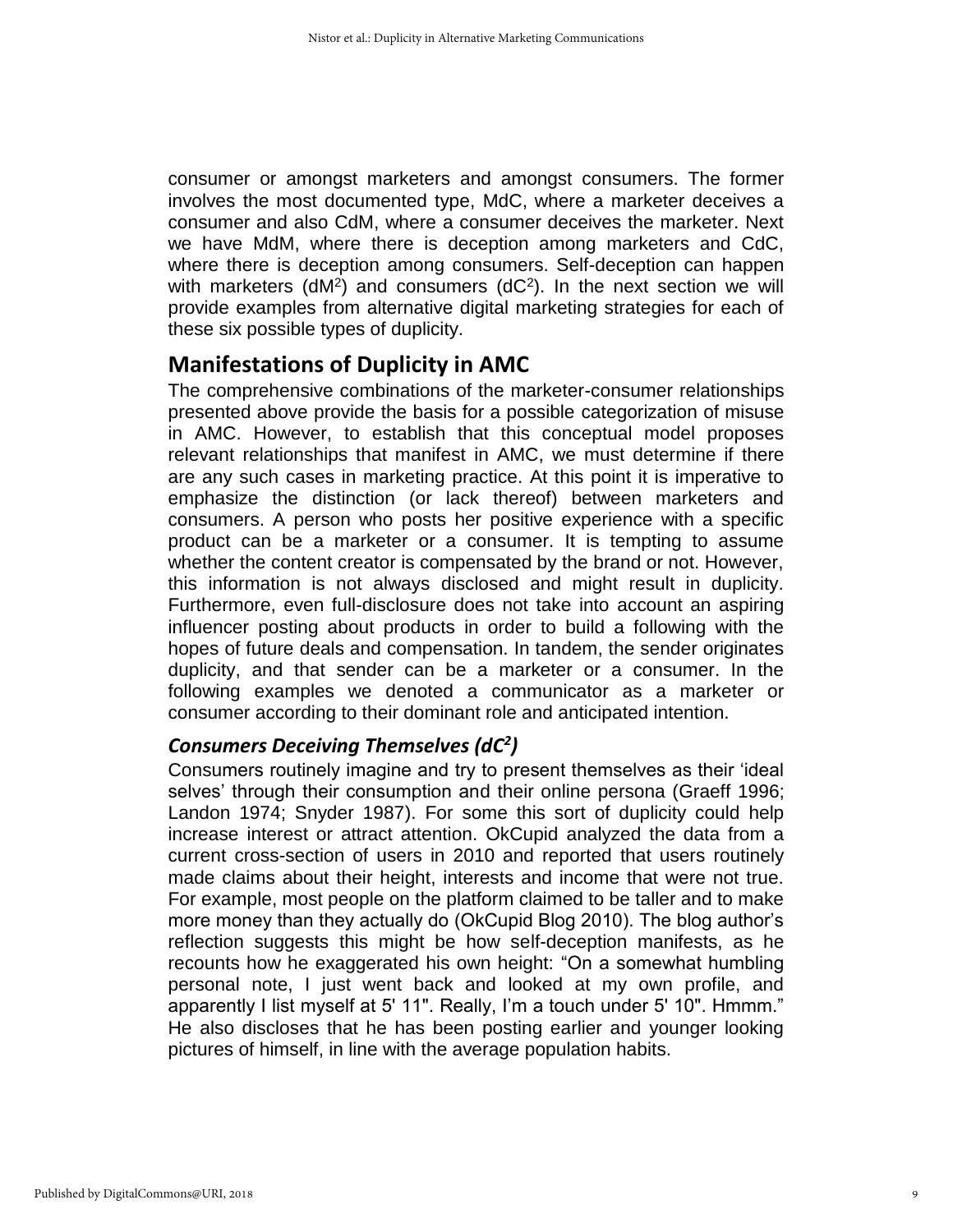Considering the service OkCupid provides, false representations and preference falsification only works against the consumer's long-term utility of finding a suitable mate, and is therefore self-deception more than deception of another.

#### *Consumers Deceiving Other Consumers (CdC)*

Perhaps more explicitly, consumers also deceive fellow consumers. This relationship has significant impact for marketing because most consumers trust other consumers and online communication such as online product reviews more than advertisers (Godes and Mayzlin 2004). CdC may arise from consumers presenting themselves differently, as in the previous example on OkCupid.

In some other cases, like fake reviews for Huawei phones on Best Buy website, the consumers may be complicit in the deception of other consumers. On January 31, 2018 Huawei posted on its Facebook page with 60,000 members, a contest for the chance to beta test its upcoming Mate 10 pro flagship smartphone. In order to get a chance to test the unreleased device, consumers were required to post a review of the phone on Best Buy website. While some reviews disclosed that the reviewer did not have any hands-on experience with the device: "I can't wait to get my hands on this phone and demonstrate how amazing it is to people," albeit with 5 star ratings (Deahl 2018). Others were downright duplicitous reciting "loving this phone's camera" and "great phone that puts Samsung to shame" for a product that has not been released yet. On February 12, when the story was published by 9to5google.com, the 108 reviews had an average of 4.8 stars out of 5. After the negative publicity, Best Buy removed suspected reviews, leaving only 5 of them and Huawei responded to the accusations by claiming that the social media manager made a mistake and confused two different campaigns, one for finding beta users and the other for eliciting feedback from beta users.

The structural incentive mechanisms (i.e., free product, discounts or direct payments) provided help to justify "preference falsification". This, in combination with the high source credibility generally vested in consumer reviews (Godes and Mayzlin 2004), leads to a duplicitous dynamic between consumers.

## *Consumers Deceiving Marketers (CdM)*

Perhaps the most elusive amongst the types of consumer duplicity is when the consumer attempts to deceive the marketer. Any *subversive* CGC might fall into this category, alongside the misuse of consumer empowerment, fortified by social media platforms.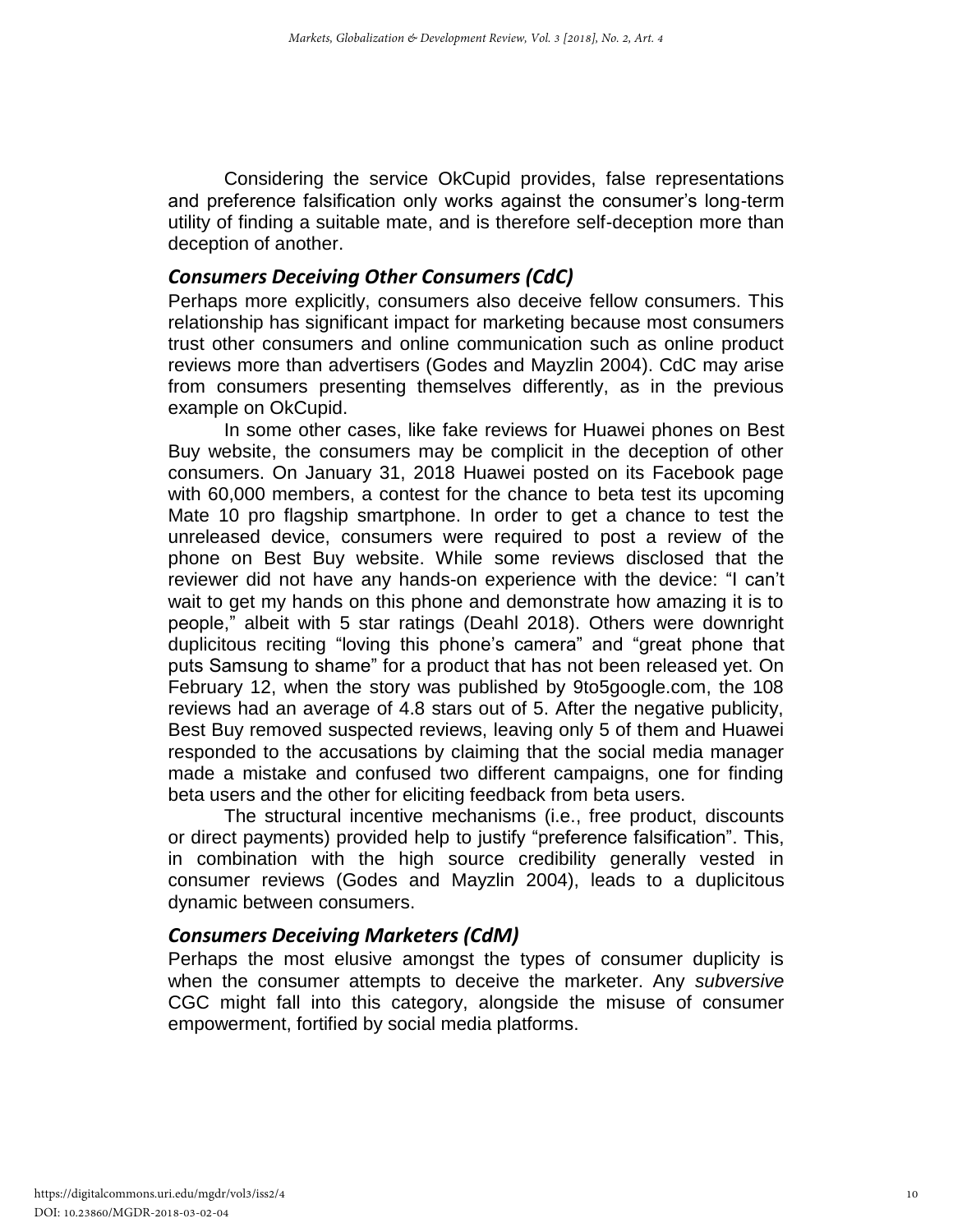According to an article on eater.com, some consumers use the empowerment of Yelp reviews to extort favors from establishments by leaving bad reviews. A common industry practice is to reach out to customers who leave negative Yelp reviews, and to make amends, establishments offer freebies with the hope that the reviews will be positively updated. These policies are abused by some reviewers and in one specific example to the tune of a \$100 gift card from a California restaurant (Forbes 2012).

Amazon seller forums contain seller claims of fake consumer reviews and many experts address the question of how to deal with 'fake' and even 'verified' but still fake reviews. While there is hardly any discussion of how consumers may subvert marketers' messages through CGC and deceive companies for reparation and retaliation, some examples in this category still puzzle the marketer. Sellers on Amazon recently started seeing reviews with short but positive content with very few stars (Amazon seller forum 2017). The subversion is manifest in the text congruent with sellers' claims but a negative attitude, expressed by the stars a reviewer might bestow upon the product/seller. This type of duplicity carries the possibility of deceiving other consumers by bringing down the average rating at its face value or at least confusing those who read the positive content of the review with the low rating. Given the ambiguity ingrained into AMC, these complications could end up to the detriment of all parties involved.

#### *Marketers Deceiving Consumers (MdC)*

In contrast to CdM, marketer duplicity especially deceiving or manipulating consumers has been discussed and criticized extensively both in the public and academic spheres. In the context of AMC, the majority of duplicity arises from failing to disclose whether a piece of communication was sponsored by a brand or "preference falsification" (Kuran 1995).

Industry practices have not fully caught up with FTC regulations that clearly state that 'paid for' communications must be identified as such. For example, the FTC investigated a company who promoted schools for military/vets with no ad disclosures. Victory Media uses an online Matchmaker tool to recommend schools that are military friendly to their military customers and families. However, starting in 2015, the company accepted payments to include schools that did not meet the criteria into the search results. It also created endorsements in articles, emails and social media posts to promote certain schools to clients but failed to disclose that the schools themselves paid for those communications. This is a clear example of a marketer who should disclose the content created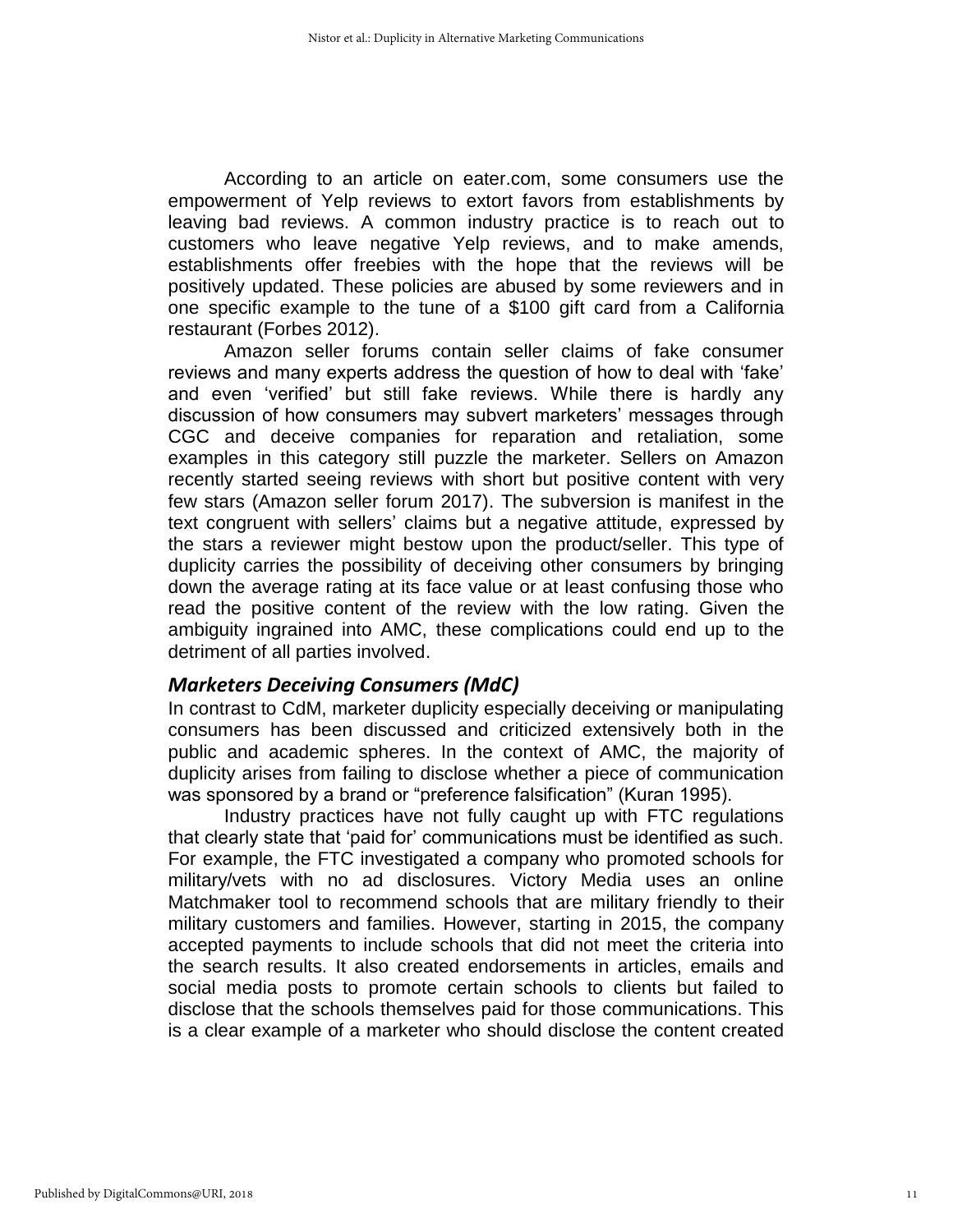for profit but did not, with the intent to deceive the customer (FTC Blog 2017a).

Many influencers also fail to follow the FTC regulations on disclosures. In 2017, the FTC settled a case against Cassell, Martin and CSGOLotto, Inc. who paid influencers to create videos and social media posts that were not properly identified in an effort to appear genuine (FTC Blog 2017b). Between July 2017 and June 2018, the FTC sent 90 warning letters to influencers recommending the procedures to disclose payments and paid ads, and then had to send 21 more letters warning about potential lawsuits for those of the influencers who still did not comply with disclosure guidelines.

This is a substantial area of interest for the FTC going forward, in the US but also internationally to the entire marketing community. In the US, the FTC has been actively prosecuting marketers' failure to disclose material connections between reviewers or endorsers and the products they peddled online. Congress passed the Consumer Review Fairness Act of 2016, which protects consumers' ability to post truthful (either negative or positive) reviews online. The true extent of the duplicity problem is however, much larger than these actions suggest and will require better tools to track and enforce in a world where AMC are the norm rather than novelties.

#### *Marketers Deceiving Other Marketers (MdM)*

Influencers' value to firms directly depends on how influential they are. The more people influencers reach, the more money they make. According to data collected by Captiv8, a company that connects influencers to brands, an influencer with 100,000 followers might earn an average of \$2,000 for a promotional tweet, while an influencer with a million followers might earn \$20,000" (Confessore et al. 2018). Number of followers, likes, retweets, YouTube views, Soundcloud plays etc. determine a social media account's influential power and all of these metrics are for sale in global black markets, sometimes for less than pennies. There are dozens of companies that sell followers and their trades are hard to observe. One company's records recently became available because of a lawsuit. These records for Devumi show that they have more than 200,000 customers including reality television stars, professional athletes, comedians, TED speakers, pastors, models and of course, influencers (Confessore et al. 2018). One example of a marketer, former model Kathy Ireland, engaging in this type of duplicity with the goal of deceiving other marketers was reported by the New York Times (2018):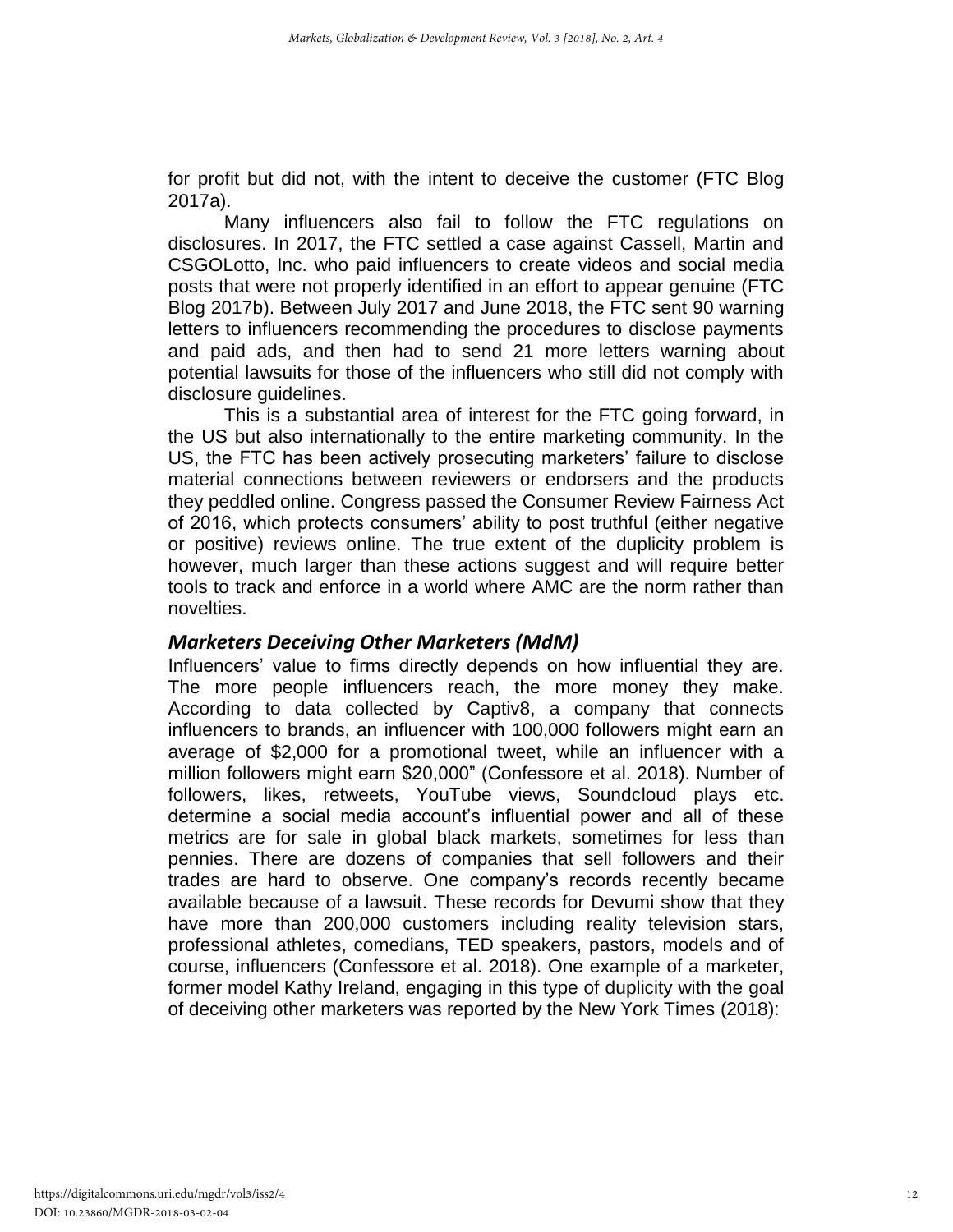Most of Devumi's best-known buyers are selling products, services or themselves on social media.

[…]

Ms. Ireland has over a million followers on Twitter, which she often uses to promote companies with whom she has endorsement deals. The Wisconsin-based American Family Insurance, for example, said that the former model was one of its most influential Twitter 'brand ambassadors,' celebrities who are paid to help promote products.

But in January last year, Ms. Ireland had only about 160,000 followers. The next month, an employee at the branding agency she owns, Sterling/Winters, spent about \$2,000 for 300,000 more followers, according to Devumi records. The employee later made more purchases, he acknowledged in an interview. Much of Ms. Ireland's Twitter following appears to consist of bots, a Times analysis found.

A spokeswoman said that the employee had acted without Ms. Ireland's authorization and had been suspended after The Times asked about the purchases.

By some estimates, 9 to 15% of active Twitter accounts are bots (Varol et al. 2017). Facebook, despite being much stricter than Twitter about verifying real-life identities of its users, still admits to having 2-3% fake accounts and 6-10% duplicate accounts (Heath 2017). Each of these accounts can be potentially sold as followers over and over to countless influencers. This problem may not go away quickly as "social media companies, whose market value is closely tied to the number of people using their services, make their own rules about detecting and eliminating fake accounts" (Confessore et al. 2018).

As the number of followers become easier to manipulate and buy, the actual circle of influence these 'influencers' have will make less of an impact on the sponsor. While the indicator (i.e., number of followers) proposes a specific amount of monetary value, the return on this investment may not always match up with the expectations of the sponsoring company.

# *Marketers Deceiving Themselves (dM<sup>2</sup> )*

The AMC we focus on are made up of a rich universe of deception including the marketer's self-deception. Influence marketers seem especially prone to self-deception because of the ambiguity of roles they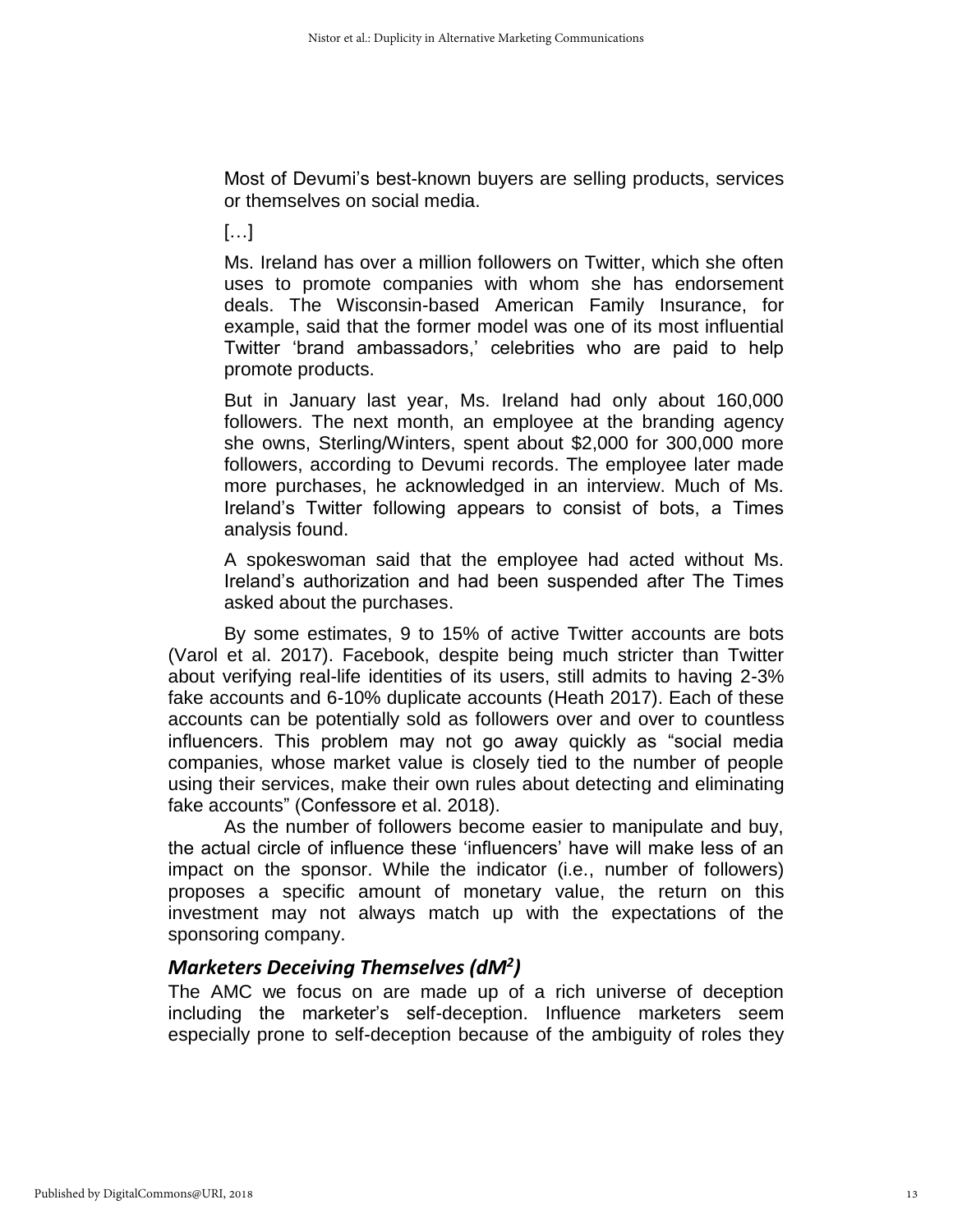take upon themselves as both marketers and consumers of a product or brand.

The process is facilitated by the devotion a lot of marketers feel for the brands they promote. For many of them, it is the love of a brand (or product) that makes them recommend it to their followers. Before achieving fame, many of the influencers create content that is not popular enough to be sponsored but because they deceive themselves that their dream job (of reviewing products and becoming trendsetters) is going to become reality, they may pay for the products themselves and incur all the hosting costs and other content creation costs. Once they become famous, the payment they receive for their influence may be just a way to make a living doing what they love to do. For example, in the expensive and exclusive fashion world, fashion influencers have now earned a spot at top shows and are allowed to recommend products they try on themselves. It is a new world of fashion influencers, built on self-deception of these marketers in the initial phases of their rise to street stardom:

My biggest-ever moment was when, after two years of flying myself to Paris and using friends' tickets to get into shows, I was front row at Valentino sitting next to all these really big editors, the people I had looked up to and admired for so many years," says [Chriselle](https://www.thecut.com/2018/01/chriselle-lims-travel-beauty-routine-and-favorite-products.html)  [Lim,](https://www.thecut.com/2018/01/chriselle-lims-travel-beauty-routine-and-favorite-products.html) an L.A. blogger who started out doing makeup tutorials on YouTube and now has a million Instagram followers and works with Dior and Chloé and Chanel and Vuitton and Tiffany (Larocca 2018).

The fashion AMC practitioners live in between dreams that they are successful and a reality that they have become powerful enough to sell products that may not be designed for the masses:

"You need reality and dreams in life," she says. "A life that is just reality feels uninspired, and a life that's all dreams feel ungrounded. The best influencers have both" (Larocca 2018).

# **Implications of Ambiguous Persuasion Knowledge**

While AMC can be very effective in reaching the right target segments with the right message and messenger, they also provide a fertile ground for duplicitous marketing relationships. Inadequate disclosure of sponsored vs. authentic content creates a confusion of identities for AMC practitioners and the receiver of the message may be uninformed of the intent to persuade thereby lacking the persuasion knowledge that would activate the defense mechanisms such as critical thinking (Evans and Park 2015).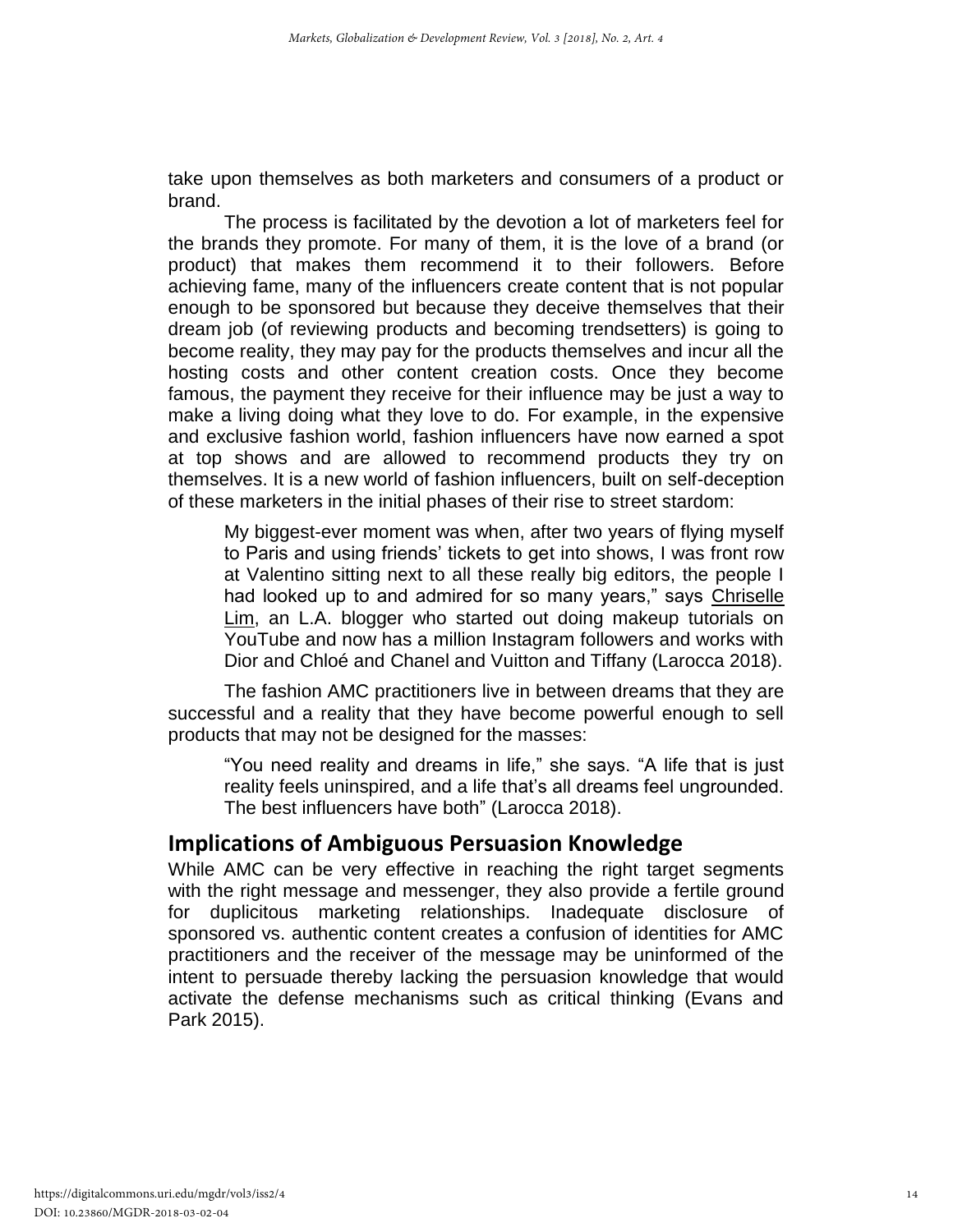The novelty of these communications will wear off and consumer skepticism will create a necessity of innovation in marketing communications once the value of authentic content is diluted by sponsored content disguised as authentic. Therefore, a long-term strategic approach would suggest clarity in messaging and disclosure of intent. Best AMC practices incorporate authenticity with data-analytics to come up with compelling campaigns.

## **Managerial Implications and Best Practices**

In addition to documenting the use of social media and word-of-mouth marketing, previous literature (e.g., Castronovo and Huang 2012) has focused on the advantages that companies have from working with social media. Managers also recognize that AMC are a potentially powerful tool to engage customers and successful AMC campaigns leverage dataanalytics to measure true effectiveness instead of only follower numbers.

For example, AMC campaigns, especially NA and IM tend to use engagement as a key performance indicator for assessing the success of messages with customers (TapInfluence 2018a). Not only views, but also number of clicks or comments on the native, in-stream ads or the influencer posts, are used to determine the awareness of a campaign. Users may click on a link or ad on Facebook or Instagram, or perhaps view a video on Twitter and thus be aware of the digital message of the campaign. For engagement with the digital content, the user has to click but also to comment, like, re-share or retweet the content. This engagement rate is used mostly in IM. Considering that engagement rate is a more accurate way to measure user response to a campaign than the mere number of followers an influencer has; Facebook's decision to prioritize posts with high engagement might actually increase the efficacy of IM and NA. The challenge for marketers now has become creating engagement mechanisms rather than focusing on buying bots to populate their circle of influence. The incentive mechanism to foster this definition of AMC success is to implement cost-per-engagement pricing.

We know of no large academic research studies that systematically estimate the size of the effect on actual sales from using AMC. However, influencer-marketing companies like TapInfluence, working with Nielsen Catalina Solutions have put out estimates of how effective influencer campaigns are for Fitness and Food Categories. The study used top bloggers who created paid content for food brands (such as "Meatless Mondays" posts for example) and then shared the content via influencers' social networks with no additional paid distribution. The clicks were matched with loyalty card data to track resulting sales. Despite some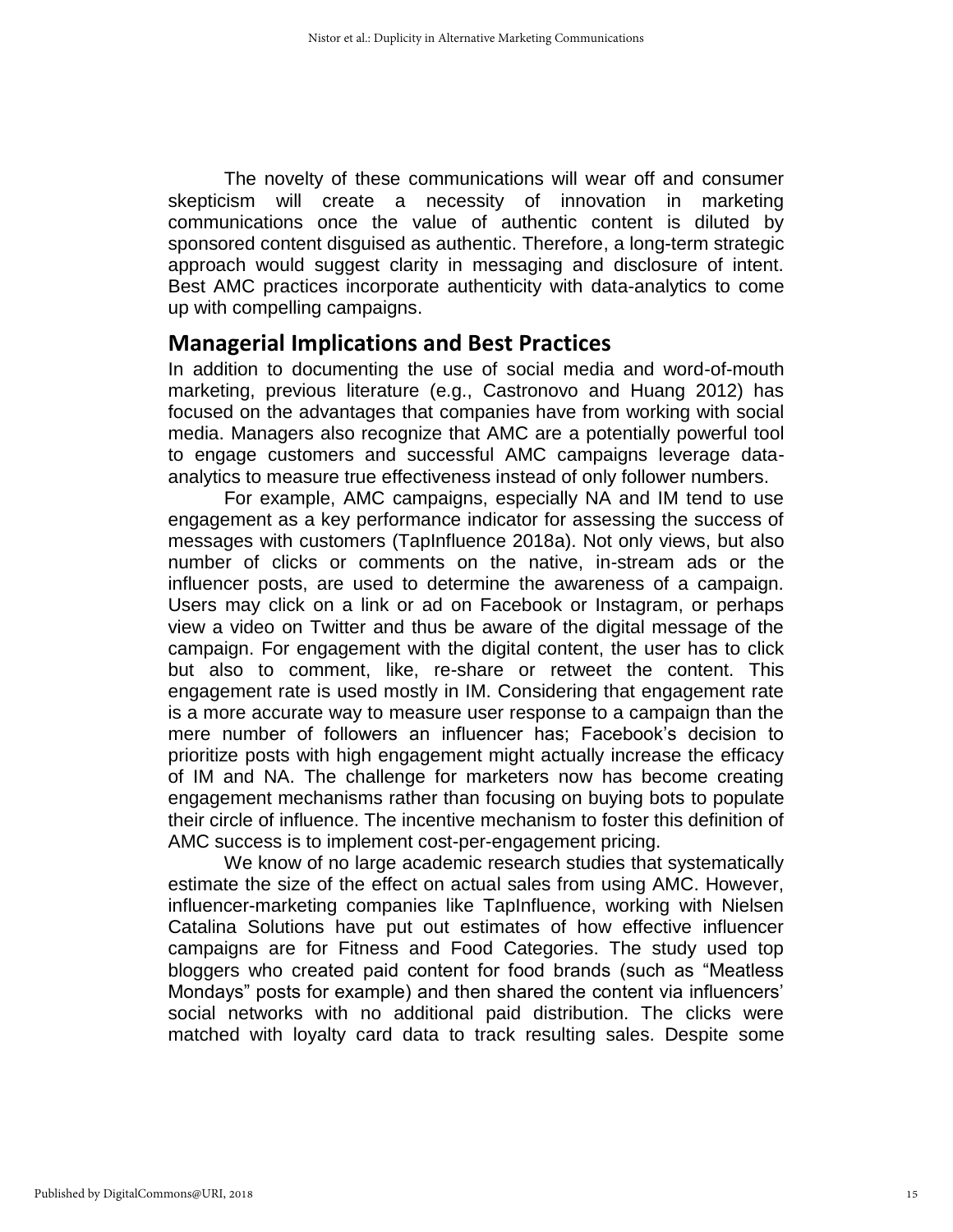methodological problems with the study, the results speak of the power of AMC: exposed consumers increased their purchases, they shifted away from competitor brands, and the effect persisted over time (TapInfluence 2018b). TapInfluence computed the ROI for AMC to be 11 times more than traditional digital advertising. Campaigns with disclosed intent are more than capable of convincing consumers without a need for duplicity.

While influencers, and AMC in general, seem to have good returns per cost, there is a worry that the industry is paying too much for content. Overpayment is an incentive for less useful content being created, or may lead to less engaged influencers themselves. For example, DigiDay.com (2016) published a candid interview with a manager who reported that choosing an influencer strategy is not a well-planned decision (rather it tends to be ad-hoc): "At this major car brand, I worked for, we paid \$300,000 for a few photographs because the CEO's kid liked someone." Moreover, the fees for influencers are too high to recoup with no real guarantee for a sales effect. In fact, justifying the purchase of fake followers becomes easier when there are no established and agreed-upon norms of operation amongst the AMC creators and brands that sponsor them:

Like the big media networks that say they work with 2,200 followers. They're helpful. The big problem is, they don't operate much like a traditional talent management company. They don't provide insurance in case their talent doesn't deliver or anything. Agencies can't really hire them through them. They sort of just expect the brands to approach them. They don't pitch them or anything. It's silly." […]"We used to pay \$800 for 30 or 40 edited images back in 2014. So add the cost of the product, and it would be like \$2,500 to shoot and have content for a few weeks. Now, if you work with some big YouTube guys, the Casey Neistats, those types of people charge \$300,000 to \$500,000, and brands don't actually own the rights to it (DigiDay 2016).

At the same time, influencers who value their own brand worry more about product brands trying to control their content and how their own image can be affected by a badly timed or poorly executed campaign. Mommy blogger Heather Armstrong quit blogging regularly on Dooce after 13 years of sponsored posts because she feared the control brands were having on her blog actually reached back to impact her life:

The problem, Armstrong says, was that because she felt so beholden to them, she was agreeing to do just about anything to keep the advertisers happy. 'What happened over the last couple of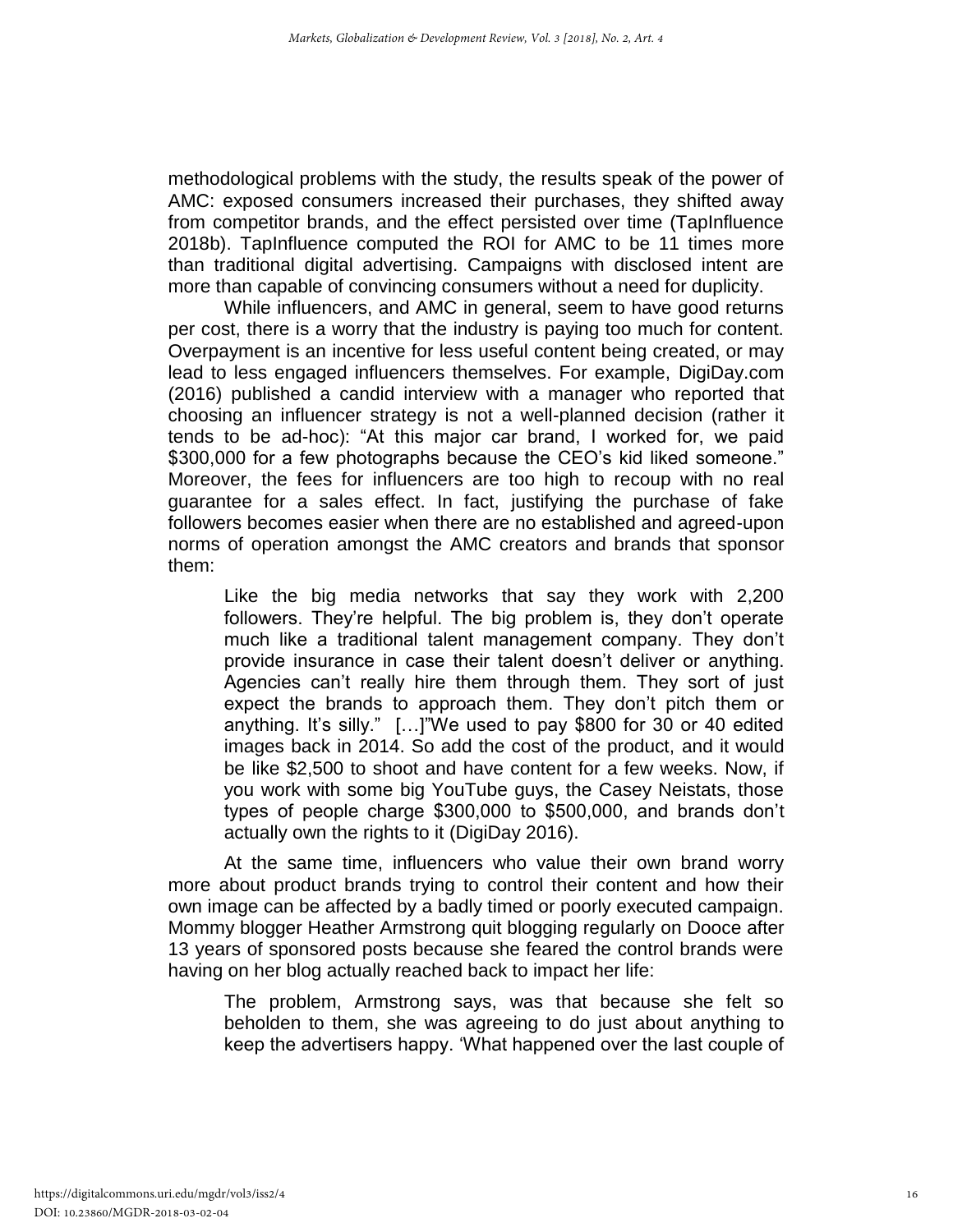years is the brands have been given a lot more say and a lot more control than they did when I was starting out,' Armstrong said. "At the beginning, it was, 'We're just gonna put the logo at the end of the post. Write something around this.' … And then it was, 'Well, actually, we need you to show pictures of the product". And then it was, 'We need you to show the product.' And then it was, 'We need your kids involved in the post' (The Guardian 2015).

Consumers also appreciate the authenticity of these online personalities even when they are clearly marketing products. Full disclosure with an authentic opinion might help marketers gain and retain a loyal following more so than advertising disguised as content with vague source credibility.

The bigger question of what should be a systematic payment for good engagement content is something that the industry built around AMC is still struggling with. At BlogHer#2016, the main industry conference for bloggers aiming to become influencers, many panels revolved around monetizing content online (for the budding bloggers) while still creating valuable content for their readers, to engaging new readers while still keeping brands happy (BlogHer 2016). As platforms like Facebook move to an engagement focus and start to devalue counts of momentary interaction with the content, marketers will have to engage in authentic conversations with their follower/consumers. This type of interaction may be the basis to form strong brand communities; not only increasing sales but also creating a loyal network of consumers and brand advocates

# **Ethical Considerations**

Considering the reflexive and dyadic nature of the marketing relationships outlined in Figure 2 the ethical considerations are also multilayered and complex. One issue we discuss below is the consumer's right to the disclosure of sponsorship, and another is determining the property rights of the promotional creation (i.e., blog post, videos on Youtube or images on Instagram).

The marketer to consumer duplicity has been a concern before the rise of AMC, therefore FTC has been focusing on the regulation of communications that have a commercial nature. The recent FTC actions to protect consumers against deception, while sorely needed, may not be able to match the pace of innovation in the industry. Despite industry efforts and regulatory appeals, the FTC guidelines are not enforced universally, there is no real-life algorithm to differentiate the fake news style communications, and consumers have to rely on ethically minded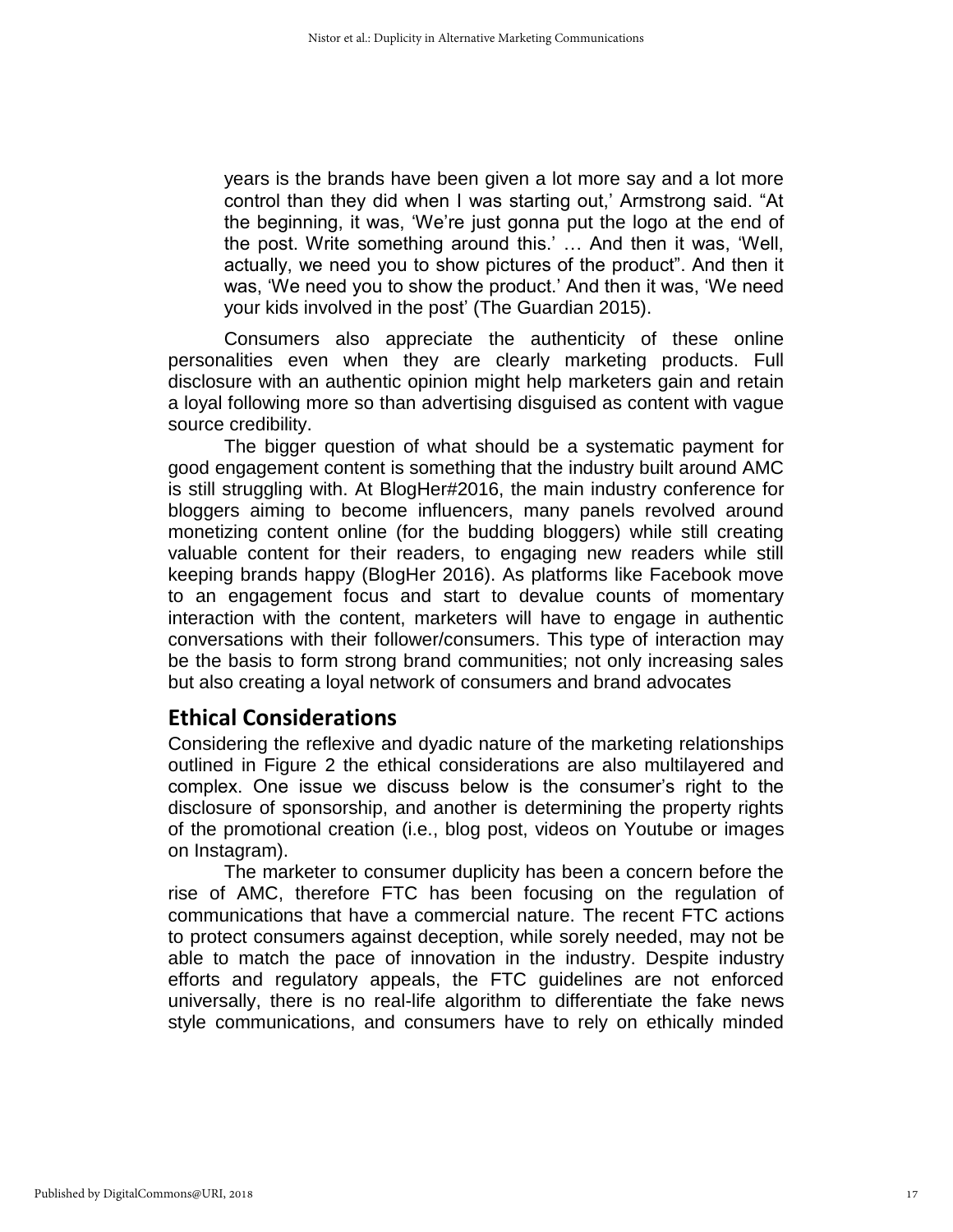firms for protection against duplicity. Platforms are increasingly taking a more active role in moderating the content they supply (Zuckerberg 2018).

The market for AMC, even at the level of top companies, is still evolving and including new players as users adopt different platforms and brands decide to split their advertising revenue to reach these consumers. Large innovative companies such as Facebook and Google rely on advertising revenues to grow. Facebook's ad sales grew 48% while Google's grew 22% in the final three months of 2017 (Fiegerman 2018). Snapchat and Twitter are both becoming important in the social media world, with Snapchat adding users quickly and Twitter finally turning profitable in early 2018 (Fiegerman 2018). Amazon's web services are growing enough to make industry analysts watch the "Other" category in Amazon's revenue disclosures (which grew 67% in years to year comparisons in 2018). Other services supporting the industry such as influencer or native advertising agencies are also emerging. On one hand, most companies will protect their brand reputation and refrain from outright duplicity of not disclosing an ad embedded in AMC. However, the level of ad disclosure may vary, and consumer discounting of disclosures may arise as another part of the problem (Loewenstein et al. 2011) until a universally enforced industry standard is widely accepted.

A less discussed ethical implication relates to the property rights issues regarding the promotional material by AMC creators or sponsoring companies. Pierre Berthon and his colleagues discuss the concept of Consumer Generated Intellectual Property (CGIP) and elaborate on creative consumers co-creating value for a company. They introduce the notion of utilizing emotional property, complementary to intellectual property and suggest the value of these creations to the creator may be more than the commercial value. Likewise, in AMC, the communication is at times created upon a call from sponsoring companies (i.e. native ads) as well as self-initiated (i.e. CGA) and in-between (i.e. influencers) Adopting a similar understanding (see Berthon et al. 2015) of intellectual and emotional property rights to facilitate ethical standards in value creation and distribution.

# **Conclusion**

With the accelerated spread of AMC, issues of its effectiveness and ethics arise for scholars and practitioners to consider and debate. Only after such exhaustive analysis and debate can we start to understand the true impact of these alternative marketing communications and how they shape and are shaped by the virtual and real societies we live in. In this paper, we aim to present a framework and its application to several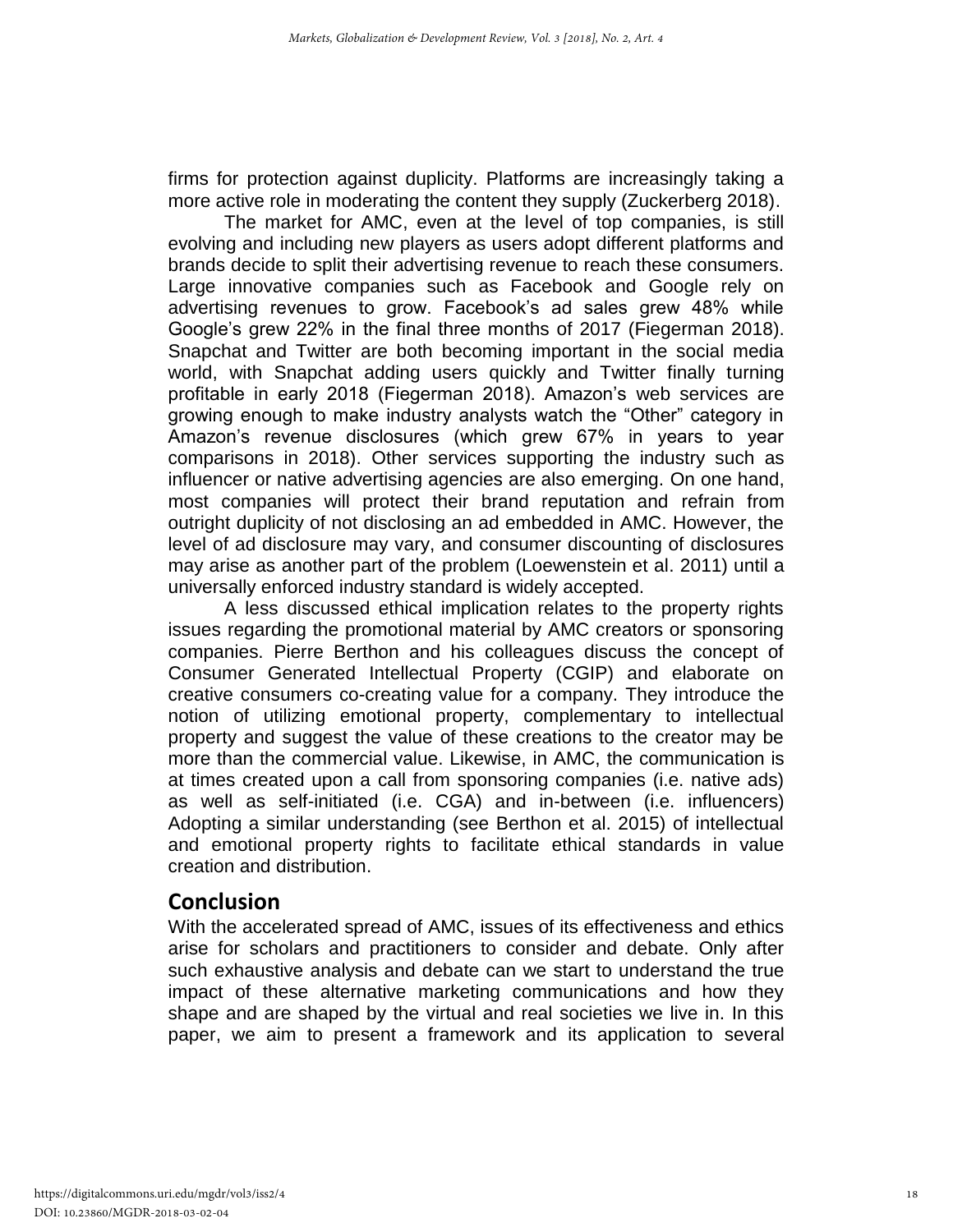different types of AMC. The conceptual framework, as applied to the examples from recent AMC attempts, reveals both ethical and managerial lessons for marketers and consumers, which may enable the ethical and effective use of these types of communications.

#### *Theoretical Contributions*

The theoretical contribution of this paper lies in expanding our understanding of the types of marketing relationships in a post-social media world, where virtual selves are at times divorced from the real selves or other times so intertwined that the line between one's authentic personal opinion and their professional review of an offering (for instance as an influencer) are at odds. The role confusion of consumer/marketer in AMC creates a context for duplicity and the incentive mechanisms add fuel to misuse of an otherwise effective tool. Systemically increasing consumer skepticism through duplicitous communications will render the AMC ineffective over time and therefore is not a positive outcome strategy.

In the current incentive mechanisms CGCs with no commercial intent can become deception mechanism, ads are disguised as editorial content, and influencers may try to deceive their prospective sponsors as well as their followers. Instead, creating authentic and engaging content with clear intentions and measuring the impact of engagement through real-time data analysis can lead to effective practices.

We use examples to illustrate the duplicity that occurs between but also within the individual and that is caused by the perceived dichotomy of the marketer and consumer self in AMC. Consumer generated marketing communications, and duplicitous relations in marketing, most commonly in one direction (i.e., marketer to consumer), has been a topic of discussion in marketing literature for decades (e.g., Luca and Zervas 2016; Mayzlin et al. 2014). However, the literature on the other combinations presented in the conceptual framework is sparse. As the medium and directionality of our communication changes from the one-way broadcast (i.e. Mass media) to a network with multi-dimensional ties (i.e., Web 2.0), the necessity to study these networked relationships is becoming more vital for the market and academia.

Perhaps even more importantly, studying the multi-dimensional ties is already crucial for the consumer, as persuasion knowledge (Evans and Park 2015) theory suggest having being alerted to the intention of persuasion will enable a skeptical eye and more informed decisionmaking.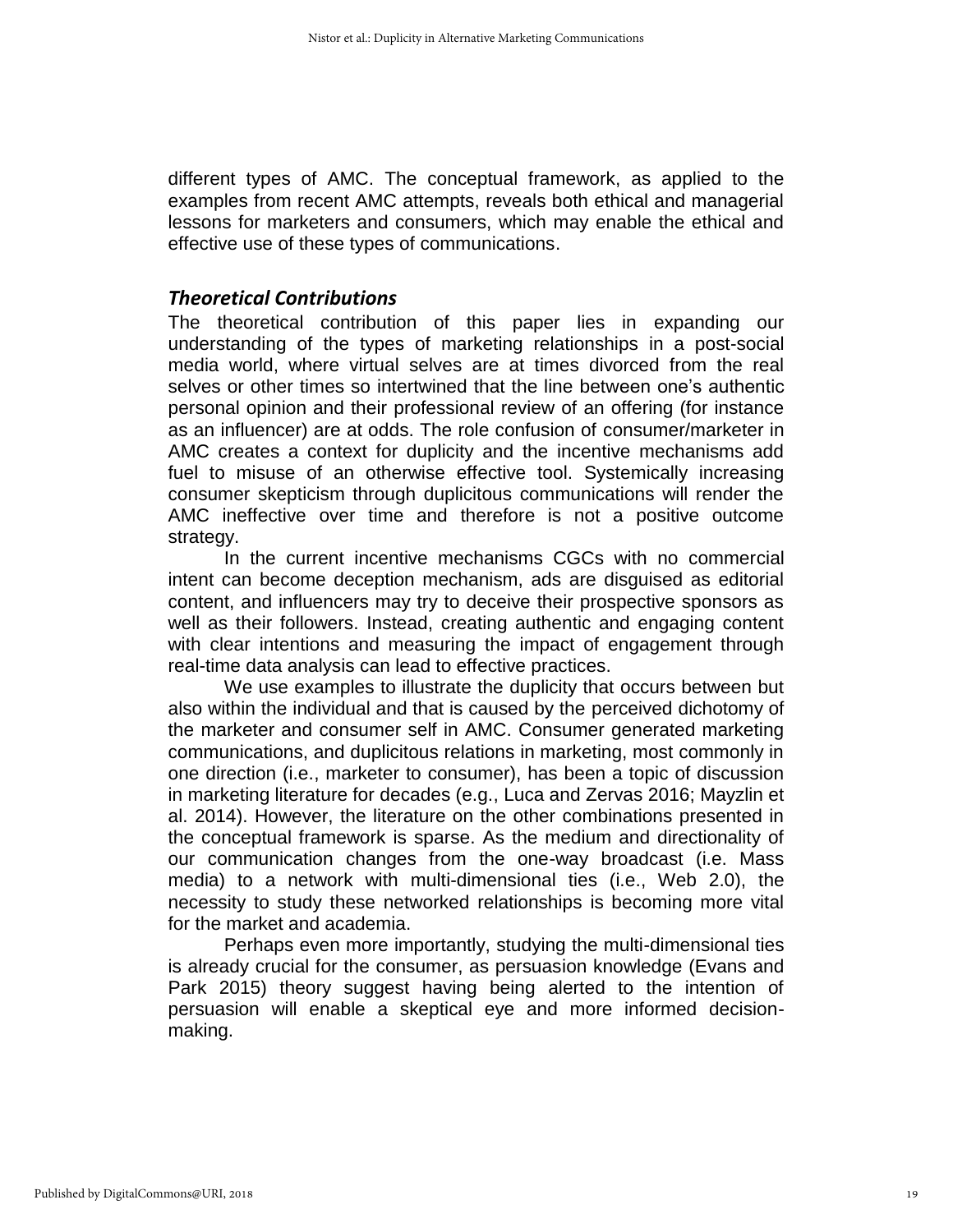## *Practical Contributions*

The practical contributions in this paper are implicit in the ethical and managerial concerns and best practices outlined in the discussion section. Marketers and companies soliciting AMC from these marketers to ensure an ethical and more effective use of AMC can implement the lessons. These implementations may increase the probability of customer retention as the bond of trust between the consumers and the marketers or company will not be lost due to ambiguous messaging signaling duplicity and an intent to deceive.

#### *Limitations*

While the conceptual framework adopted in this paper has a robust approach to all combinations of duplicitous relationships, in our search for examples we encountered various types of intended subversions and unintended errors that led to duplicitous messaging and could not be categorized under the provided relationships. For instance, celebrity endorsers Scott Disick and Naomi Campbell forgot to remove the copy text (from the respective brands' social media managers) revealing the staged nature of their posts (curalate.com 2016). These seem to be simple mistakes; still some reporters speculated that they might be intentional as both posts went viral because of the mistakes (Hirsh 2016). This possible duplicity might fall under marketers (endorsing influencers) deceiving other marketers (the brand) or consumers (followers) or a consumer deceiving either, therefore presents challenges to our conceptual understanding of these relationships.

Another major limitation to this paper is that the inquiry is limited to the cases presented from real-life campaigns and do not necessarily examine the inner workings or reasons of these duplicitous relationships. This type of inquiry would be beneficial but challenging and is outside the scope of this paper. We intended to introduce how this framework of duplicity applies to the unconventional marketing communications discussed throughout; and propose that our understanding of duplicity, adapt to the changing relationships facilitated by the omni-directional communications on these platforms.

## *Future Research*

Consumer deception and skepticism, its roots and reasons as well as tactics to bypass this skepticism have been part of academic debate with increasing importance in the recent years (Pitt et al. 2015). Multidirectionality of current communication technologies available to the consumer is paving the way to a new stream of research (see Berthon et al. 2007): scholars are trying to understand duplicity between the sender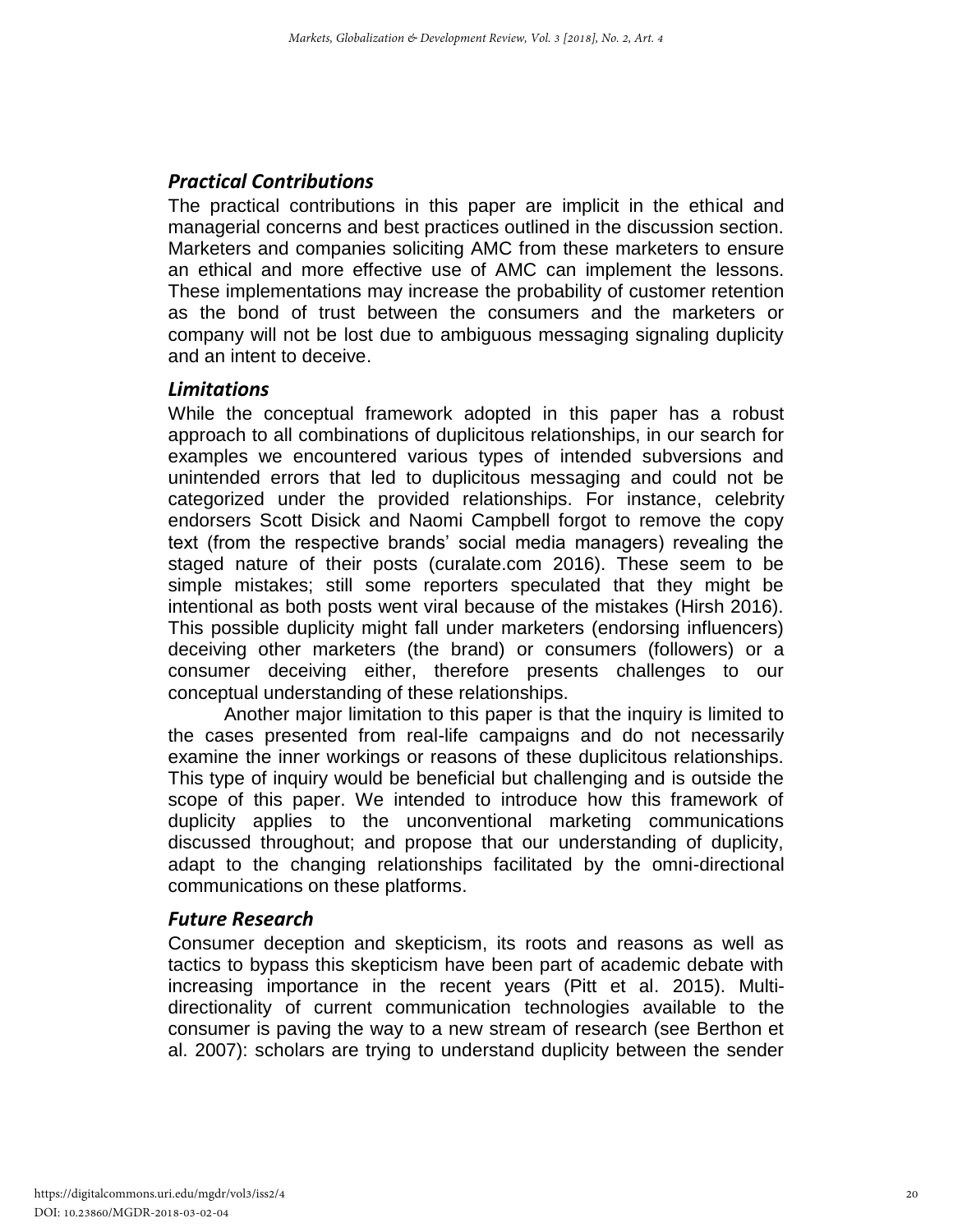and the receiver of the message rather than solely focus on the marketer's intent to manipulate.

Relationships in any marketing context are layered with intentions, noise, and perceptions, which complicates the dynamics for all involved parties (Pehlivan et al. 2015). The risk of duplicity in marketing relationships increases due to the layers that obscure the intentions between the sender and the receiver of the message. Furthermore, AMC like IM with the ambiguous roles influencers take upon themselves, or the questionable authenticity in NAs, or CGCs, both for marketers and consumers, compound these complications.

The possible relationships proposed by the framework and revealed in the examples provided throughout this paper are evidence to the relevance of this topic to current marketing practices. Future research in this area could focus on the systemic and structural factors that create these duplicitous relationships, understand the incentives in current practice that facilitate deception. Studies might explore the role confusion and preference falsification (Kuran 1995) exhibited by consumers and influencers as well as different market structure with incentive mechanisms for authenticity. By clarifying the 'intent to persuade' both parties open the doors to a brand relationship that can have great value for the marketer and the consumer too.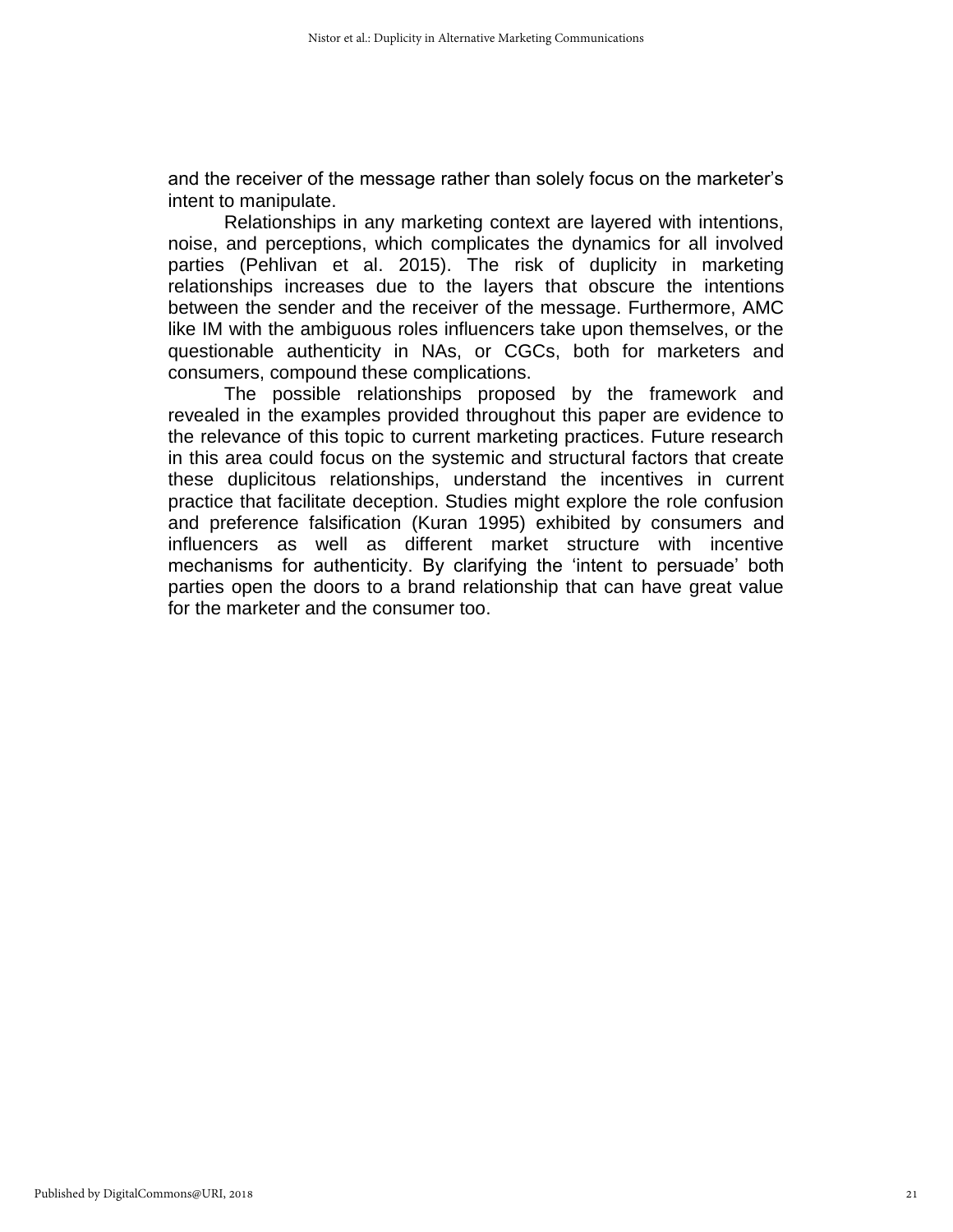# **References**

- Amazeen, Michelle A. and Ashley R. Muddiman (2018) "Saving Media or Trading on Trust?", *Digital Journalism*, 6 (2), 176-95. [https://doi.org/10.1080/21670811.2017.1293488.](https://doi.org/10.1080/21670811.2017.1293488)
- Amazon Seller Forum (2017), (accessed Feb 23, 2018), [available at [https://sellercentral.amazon.com/forums/t/is-anybody-else-noticing](https://sellercentral.amazon.com/forums/t/is-anybody-else-noticing-a-rise-in-fake-reviews/326439/22%20Sept%202017)[a-rise-in-fake-reviews/326439/22 Sept 2017\]](https://sellercentral.amazon.com/forums/t/is-anybody-else-noticing-a-rise-in-fake-reviews/326439/22%20Sept%202017)
- Berthon, Pierre, Leyland F. Pitt, Jan Kietzmann and Ian P. McCarthy (2015), "CGIP: managing consumer-generated intellectual property," *California Management Review*, 57 (4), 43-62. <https://doi.org/10.1525/cmr.2015.57.4.43>
- Berthon, Pierre, Leyland Pittand and Colin Campbell (2008), "Ad Lib: When Customers Create the Ad," *California Management Review*, 50 (4), 6-30. <https://doi.org/10.2307/41166454>
- Berthon, Pierre, Leyland Pitt, Ian McCarthy and Steven Kates (2007), "When customers get clever: managerial approaches to dealing with creative consumers," *Business Horizons*, 50 (1), 39-47. <https://doi.org/10.1016/j.bushor.2006.05.005>
- BlogerHer (2016), (accessed Feb 18, 2018), [available at [http://www.blogher.com/blogher16\]](http://www.blogher.com/blogher16).
- Cain, Daylian M., George Loewenstein and Don A. Moore (2011), "When sunlight fails to disinfect: Understanding the perverse effects of disclosing conflicts of interest," *Journal Consumer Research*, 37 (5), 836-57. <https://doi.org/10.1086/656252>
- Campbell, Colin and Lawrence Marks (2015), "Good native advertising isn't a secret," *Business Horizons*, 58 (6), 599-606. <https://doi.org/10.1016/j.bushor.2015.06.003>
- Campbell, Colin, Justin Cohen and Junzhao Ma (2014), "Advertisements Just Aren't Advertisements Anymore," *Journal of Advertising Research*, 54 (1), 7-10. <https://doi.org/10.2501/JAR-54-1-007-010>
- Castronovo, Cristina and Lei Huang (2012), "Social Media in an Alternative Marketing Communication Model," *Journal of Marketing Development and Competitiveness*, 6 (1), 117-36.
- Cohen, David (2018), "The Ad Community's Reaction to Facebook's News Feed Algorithm Change", [available at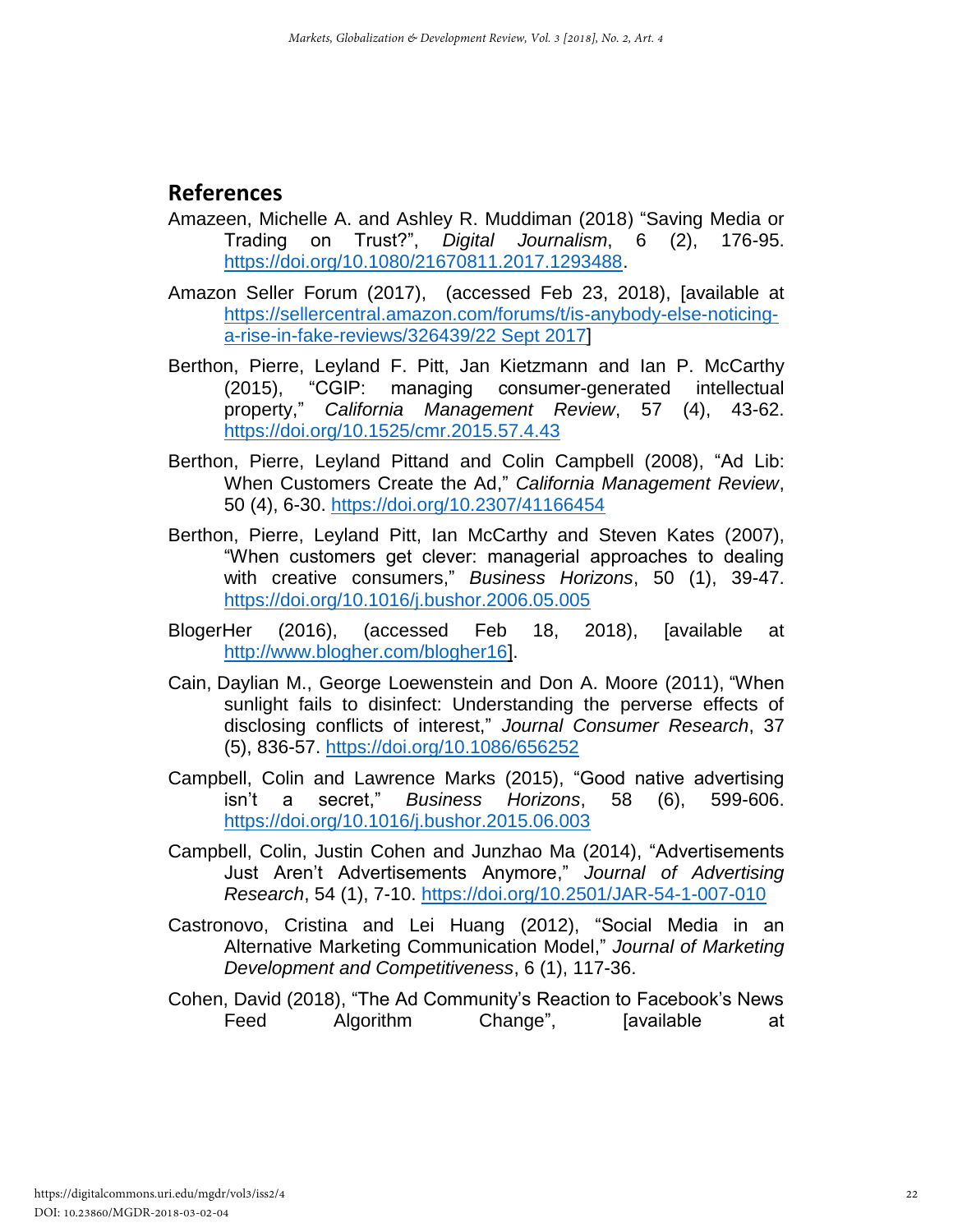[https://adweek.com/digital/the-ad-communitys-reaction-to](https://adweek.com/digital/the-ad-communitys-reaction-to-facebooks-news-feed-algorithm-change/)[facebooks-news-feed-algorithm-change/\]](https://adweek.com/digital/the-ad-communitys-reaction-to-facebooks-news-feed-algorithm-change/)

- Confessore, Nicholas, Gabriel Dance, Richard Harris and Mark Hansen for The New York Times (2018), "The Follower Factory," (accessed Feb 23, 2018), [available at [https://www.nytimes.com/interactive/2018/01/27/technology/social](https://www.nytimes.com/interactive/2018/01/27/technology/social-media-bots.html)[media-bots.html\]](https://www.nytimes.com/interactive/2018/01/27/technology/social-media-bots.html)
- Conill, Ferrer Raul (2016), "Camouflaging Church as State: An exploratory study of journalism's native advertising," *Journalism Studies*, 17 (7), 904-14. <https://doi.org/10.1080/1461670X.2016.1165138>
- Curalate.com (2016), "Influencer Marketing: The Good, the Bad and the Downright Ugly," (accessed Feb 23, 2018), [available at [https://www.curalate.com/blog/influencer-marketing-fails/\]](https://www.curalate.com/blog/influencer-marketing-fails/)
- Deahl, Dani for theverge.com (2018), "Huawei got people to write fake reviews for an unreleased phone," (accessed Feb 23, 2018), **Iavailable** at the set of the set of the set of the set of the set of the set of the set of the set of the set o [https://www.theverge.com/2018/2/12/17005798/huawei-fake](https://www.theverge.com/2018/2/12/17005798/huawei-fake-reviews-best-buy-mate-10-pro-phone)[reviews-best-buy-mate-10-pro-phone\]](https://www.theverge.com/2018/2/12/17005798/huawei-fake-reviews-best-buy-mate-10-pro-phone)
- Evans, Nathaniel and Dooyeon Park (2015), "Rethinking the Persuasion Knowledge Model: Schematic Antecedents and Associative Outcomes of Persuasion Knowledge Activation for Covert Advertising," *Journal of Current Issues & Research in Advertising*, 36 (2), 157-76.<https://doi.org/10.1080/10641734.2015.1023873>
- Esseveld, Nelson (2017), "Expert Interview Series: Aprill Coleman of Hey Aprill About Being a Skin Care Micro-Influencer," (accessed Feb 23, 2018), [available at [https://www.tapinfluence.com/expert](https://www.tapinfluence.com/expert-interview-series-aprill-coleman-hey-aprill-skin-care-micro-influencer/)[interview-series-aprill-coleman-hey-aprill-skin-care-micro](https://www.tapinfluence.com/expert-interview-series-aprill-coleman-hey-aprill-skin-care-micro-influencer/)[influencer/\]](https://www.tapinfluence.com/expert-interview-series-aprill-coleman-hey-aprill-skin-care-micro-influencer/)
- Fiegerman, Seth for CNN Money (2018), "Unilever's threat is latest 'power play' between advertisers and tech giants," (accessed Feb 16, 2018), and a controlled a controlled a controlled a controlled a controlled a controlled a controlled a controlled a controlled a controlled a controlled a controlled a controlled a controlled a controlled a controlled a c [http://money.cnn.com/2018/02/12/technology/facebook-google](http://money.cnn.com/2018/02/12/technology/facebook-google-advertisers/index.html)[advertisers/index.html\]](http://money.cnn.com/2018/02/12/technology/facebook-google-advertisers/index.html)
- Fiegerman, Seth for CNN (2018) "As Facebook stumbles, Twitter and Snapchat show new life," (accessed Feb 16, 2018), [available at [http://money.cnn.com/2018/02/09/technology/facebook-twitter](http://money.cnn.com/2018/02/09/technology/facebook-twitter-snapchat/index.html?iid=EL)[snapchat/index.html?iid=EL\]](http://money.cnn.com/2018/02/09/technology/facebook-twitter-snapchat/index.html?iid=EL)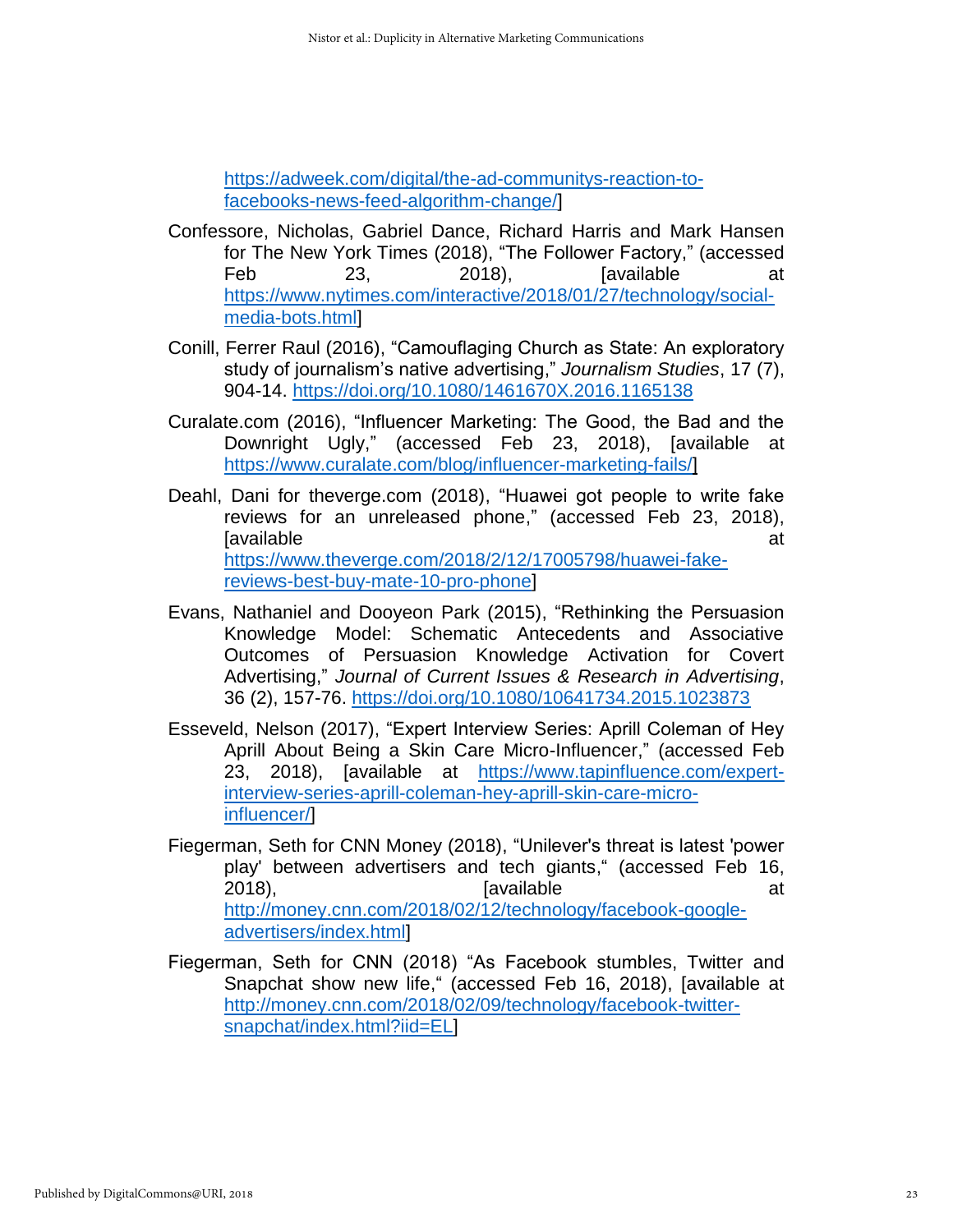- Forbes, Paula for eater.com (2012), "Yelp Extortionists Threaten Restaurants With Bad Reviews," (accessed Feb 23, 2018), [available at [https://www.eater.com/2012/5/25/6583099/yelp](https://www.eater.com/2012/5/25/6583099/yelp-extortionists-threaten-restaurants-with-bad-reviews)[extortionists-threaten-restaurants-with-bad-reviews\]](https://www.eater.com/2012/5/25/6583099/yelp-extortionists-threaten-restaurants-with-bad-reviews)
- Friestad, Marian and Peter Wright (1994), "The persuasion knowledge model: How people cope with persuasion attempts," *Journal of Consumer Research*, 21 (1), 1-31. <https://doi.org/10.1086/209380>
- FTC Blog (2017a), "The FTC's Proposed Settlement with Victory Media," (accessed Jan 31, 2018), [available at [https://www.ftc.gov/news](https://www.ftc.gov/news-events/blogs/business-blog/2017/10/The-FTC%27s-Proposed-Settlement-with-Victory-Media)[events/blogs/business-blog/2017/10/The-FTC%27s-Proposed-](https://www.ftc.gov/news-events/blogs/business-blog/2017/10/The-FTC%27s-Proposed-Settlement-with-Victory-Media)[Settlement-with-Victory-Media\]](https://www.ftc.gov/news-events/blogs/business-blog/2017/10/The-FTC%27s-Proposed-Settlement-with-Victory-Media)
- FTC Blog (2017b), "Three FTC actions of interest to influencers," (accessed Jan 31, 2018), [available at [https://www.ftc.gov/news](https://www.ftc.gov/news-events/blogs/business-blog/2017/09/three-ftc-actions-interest-influencers)[events/blogs/business-blog/2017/09/three-ftc-actions-interest](https://www.ftc.gov/news-events/blogs/business-blog/2017/09/three-ftc-actions-interest-influencers)[influencers\]](https://www.ftc.gov/news-events/blogs/business-blog/2017/09/three-ftc-actions-interest-influencers)
- Godes, David and Dina Mayzlin (2004), "Using Online Conversations to Study Word-of-Mouth Communication," *Marketing Science*, 23 (4), 545-60. <https://doi.org/10.1287/mksc.1040.0071>
- Graeff, Timothy R. (1996), "Image congruence effects on product evaluations: The role of self-monitoring and public/private consumption," *Psychology and Marketing*, 13 (5), 481-99. [https://doi.org/10.1002/\(SICI\)1520-6793\(199608\)13:5<481::AID-](https://doi.org/10.1002/(SICI)1520-6793(199608)13:5%3c481::AID-MAR3%3e3.0.CO;2-5)[MAR3>3.0.CO;2-5](https://doi.org/10.1002/(SICI)1520-6793(199608)13:5%3c481::AID-MAR3%3e3.0.CO;2-5)
- Hall, Stephen for 9to5google.com (2018), "Huawei solicited 100+ fake Mate 10 Pro reviews on Best Buy to entice 'beta testers.'" (accessed Feb 23, 2018), [available at [https://9to5google.com/2018/02/12/huawei-mate-10-fake-best-buy](https://9to5google.com/2018/02/12/huawei-mate-10-fake-best-buy-reviews/#jp-carousel-212459)[reviews/#jp-carousel-212459\]](https://9to5google.com/2018/02/12/huawei-mate-10-fake-best-buy-reviews/#jp-carousel-212459)
- Heath, Alex for Business Insider (2017), "Facebook quietly updated two key numbers about its user base," (accessed Feb 23, 2018), [available at [http://www.businessinsider.com/facebook-raises](http://www.businessinsider.com/facebook-raises-duplicate-fake-account-estimates-q3-earnings-2017-11)[duplicate-fake-account-estimates-q3-earnings-2017-11\]](http://www.businessinsider.com/facebook-raises-duplicate-fake-account-estimates-q3-earnings-2017-11)
- Hirsh, Sophie for mashable.com (2016), "Naomi Campbell accidentally shared a little extra in this sponsored Instagram," (accessed Feb 23, 2018), [available at [https://mashable.com/2016/06/16/naomi](https://mashable.com/2016/06/16/naomi-campbell-sponsored-content-adidas-instagram/#eZKdh2lpaPqU)[campbell-sponsored-content-adidas-instagram/#eZKdh2lpaPqU\]](https://mashable.com/2016/06/16/naomi-campbell-sponsored-content-adidas-instagram/#eZKdh2lpaPqU)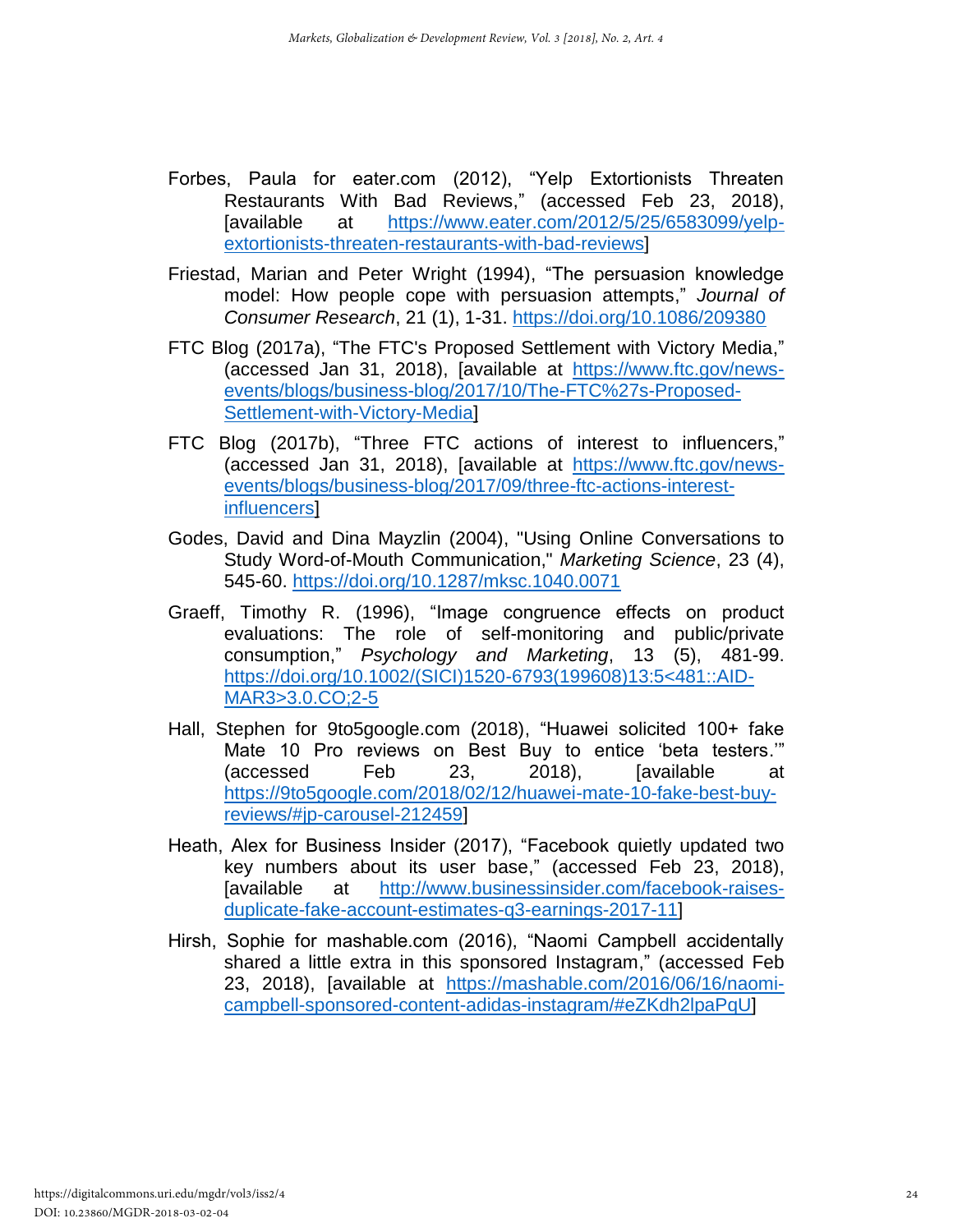- Kuran, Timur (1995), *Private Truths, Public Lies*. Cambridge MA: Harvard University Press.
- Labrecque, Lauren I., Jonas vor dem Esche, Charla Mathwick, Thomas P. Novak, Charles F. Hofacker (2014), **"**The Evolution of Consumer Empowerment in the Social Media ERA: A Critical Review," in *Ideas in Marketing: Finding the New and Polishing the Old. Developments in Marketing Science: Proceedings of the Academy of Marketing Science*, Kubacki K. (ed), Springer, Cham.
- Larocca, Amy (2018), "The Affluencers: Influencers who Have actual Influence" NY Magazine, (accessed Feb 18, 2018), [available at [https://www.thecut.com/2018/02/instagram-influencers-are-the](https://www.thecut.com/2018/02/instagram-influencers-are-the-new-fashion-establishment.html)[new-fashion-establishment.html\]](https://www.thecut.com/2018/02/instagram-influencers-are-the-new-fashion-establishment.html)
- Landon, Laird E. (1974), "Self-concept, ideal self-concept and consumer purchase intentions," *Journal of Consumer Research*, 1 (2), 44-51. <https://doi.org/10.1086/208590>
- Levi, Lili (2015), "A "Faustian Pact"? Native Advertising and the Future of the Press,*" Arizona Law Review*, 57.
- Luca, Michael and Zervas Georgios (2016), "Fake It Till You Make It: Reputation, Competition, and Yelp Review Fraud," *Management Science*, 62 (12).
- Mayzlin, Dina, Yaniv Dover and Judith Chevalier (2014), "Promotional Reviews: An Empirical Investigation of Online Review Manipulation," *American Economic Review*, 104 (8), 2421-55.
- OkCupid Blog (2010), "The Big Lies People Tell In Online Dating," (accessed Jan 31, 2018), [available at [https://theblog.okcupid.com/the-big-lies-people-tell-in-online-dating](https://theblog.okcupid.com/the-big-lies-people-tell-in-online-dating-a9e3990d6ae2)[a9e3990d6ae2\]](https://theblog.okcupid.com/the-big-lies-people-tell-in-online-dating-a9e3990d6ae2)
- Pathak, Shareen (2016), "Confessions of a social media exec on influencer marketing: We threw too much money at them," (accessed Feb 16, 2018), [available at [https://digiday.com/marketing/confessions-social-media-exec-no](https://digiday.com/marketing/confessions-social-media-exec-no-idea-pay-influencers/)[idea-pay-influencers/\]](https://digiday.com/marketing/confessions-social-media-exec-no-idea-pay-influencers/).
- Pehlivan, Ekin, Pierre Berthon, Leyland F. Pitt and Ronika Chakrabarti (2013), "When outsourcing fragments: customer creativity and technological transmutations,*" Production Planning & Control*, 24 (4-5), 284-93. <https://doi.org/10.1080/09537287.2011.648541>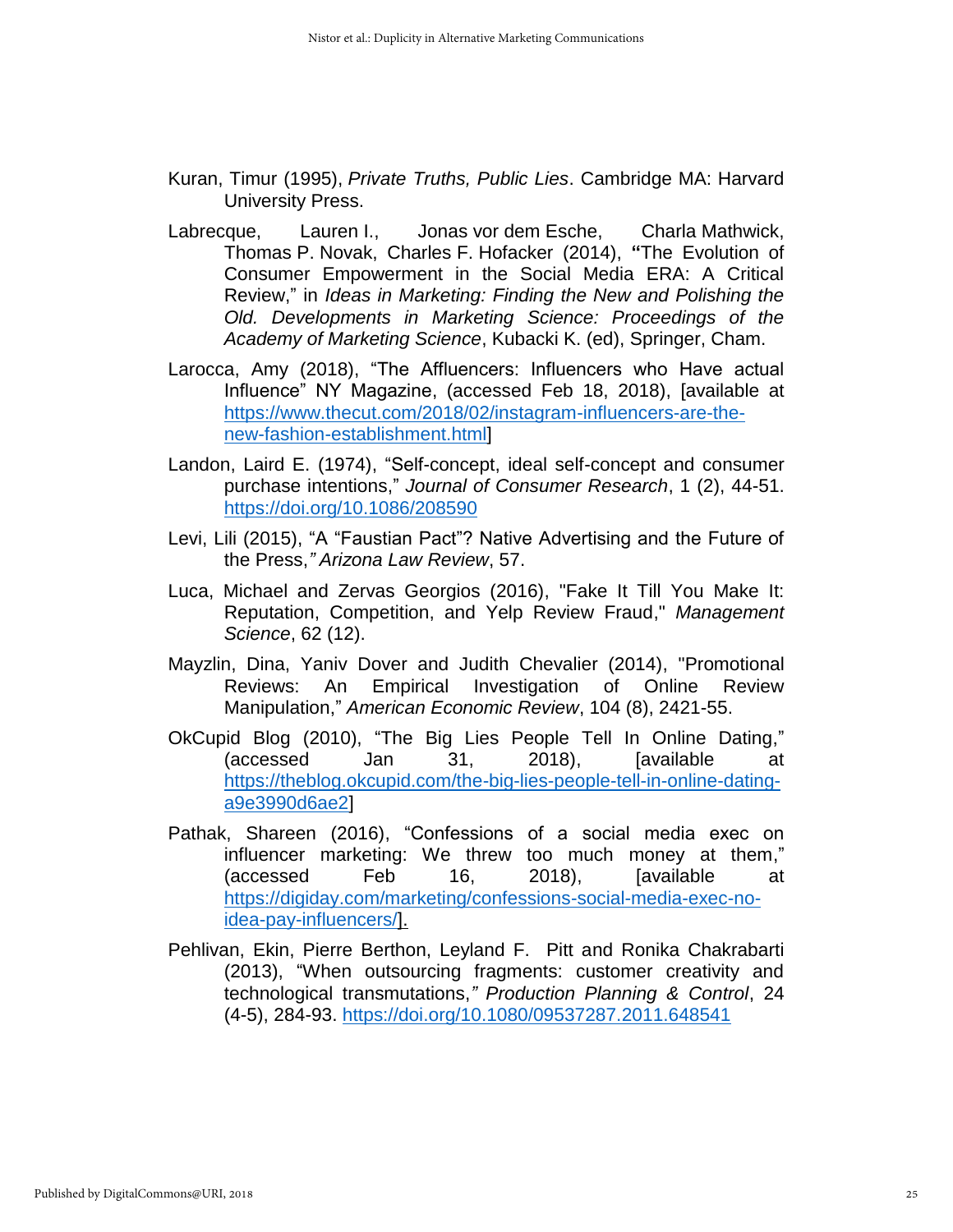- Pehlivan, Ekin, Pierre Berthon, Mine Ucok Hughes and Jean-Paul Berthon (2015), "Keeping up with The Joneses: Stealth, secrets, and duplicity in marketing relationships," *Business Horizons*, 58 (6), 591-98. <https://doi.org/10.1016/j.bushor.2015.06.002>
- Petty, Ross D. and J. Craig Andrews (2008), "Covert Marketing Unmasked: A Legal and Regulatory Guide for Practices That Mask Marketing Messages," *Journal of Public Policy & Marketing*, 27 (1), 7-18. <https://doi.org/10.1509/jppm.27.1.7>
- Pitt, Leyland, Peter Steyn, Gene van Heerden, Esmail Salehi-Sangari and Nic Terblanche (2015), Consumer Skepticism and Blogs: Implications for Marketing Communicators, in *Proceedings of the 2010 Academy of Marketing Science (AMS) Annual Conference. Developments in Marketing Science: Proceedings of the Academy of Marketing Science*, Deeter-Schmelz D. (ed), Springer, Cham. [https://doi.org/10.1007/978-3-319-11797-3\\_83.](https://doi.org/10.1007/978-3-319-11797-3_83)
- Schauster, Erin E., Patrick Ferrucci and Marlene S. Neill (2016), "Native Advertising Is the New Journalism: How Deception Affects Social Responsibility," *American Behavioral Scientist*, 60 (12), 1408-24. <https://doi.org/10.1177/0002764216660135>
- Snyder, Mark (1987), Public appearances, private realities: The psychology of self-monitoring. New York: W.H. Freeman.
- Statista (2018a), "Most popular social networks worldwide as of July 2018, ranked by number of active users (in millions)," (accessed Feb 3, 2018), and a controlled a controlled a controlled a controlled a controlled a controlled a controlled a controlled a controlled a controlled a controlled a controlled a controlled a controlled a controlled a controlled a c [https://www.statista.com/statistics/272014/global-social-networks](https://www.statista.com/statistics/272014/global-social-networks-ranked-by-number-of-users/)[ranked-by-number-of-users/\]](https://www.statista.com/statistics/272014/global-social-networks-ranked-by-number-of-users/)
- Statista (2018b), "U.S. Social Media Marketing Statistics & Facts," (accessed Feb 23, 2018), [available at [https://www.statista.com/topics/1538/social-media-marketing/\]](https://www.statista.com/topics/1538/social-media-marketing/)
- Stefansky, Emma (2017), "Bella Hadid Apologized for the Fyre Festival, Kind Of" Vanity Fair," (accessed Feb 23, 2018), [available at [https://www.vanityfair.com/style/2017/04/bella-hadid-billy](https://www.vanityfair.com/style/2017/04/bella-hadid-billy-mcfarland-fyre-festival-apology)[mcfarland-fyre-festival-apology\]](https://www.vanityfair.com/style/2017/04/bella-hadid-billy-mcfarland-fyre-festival-apology)
- Taylor, Charles R. (2017), "Native Advertising: The Black Sheep of the Marketing Family," *International Journal of Advertising*, 36 (2), 207- 209. <https://doi.org/10.1080/02650487.2017.1285389>